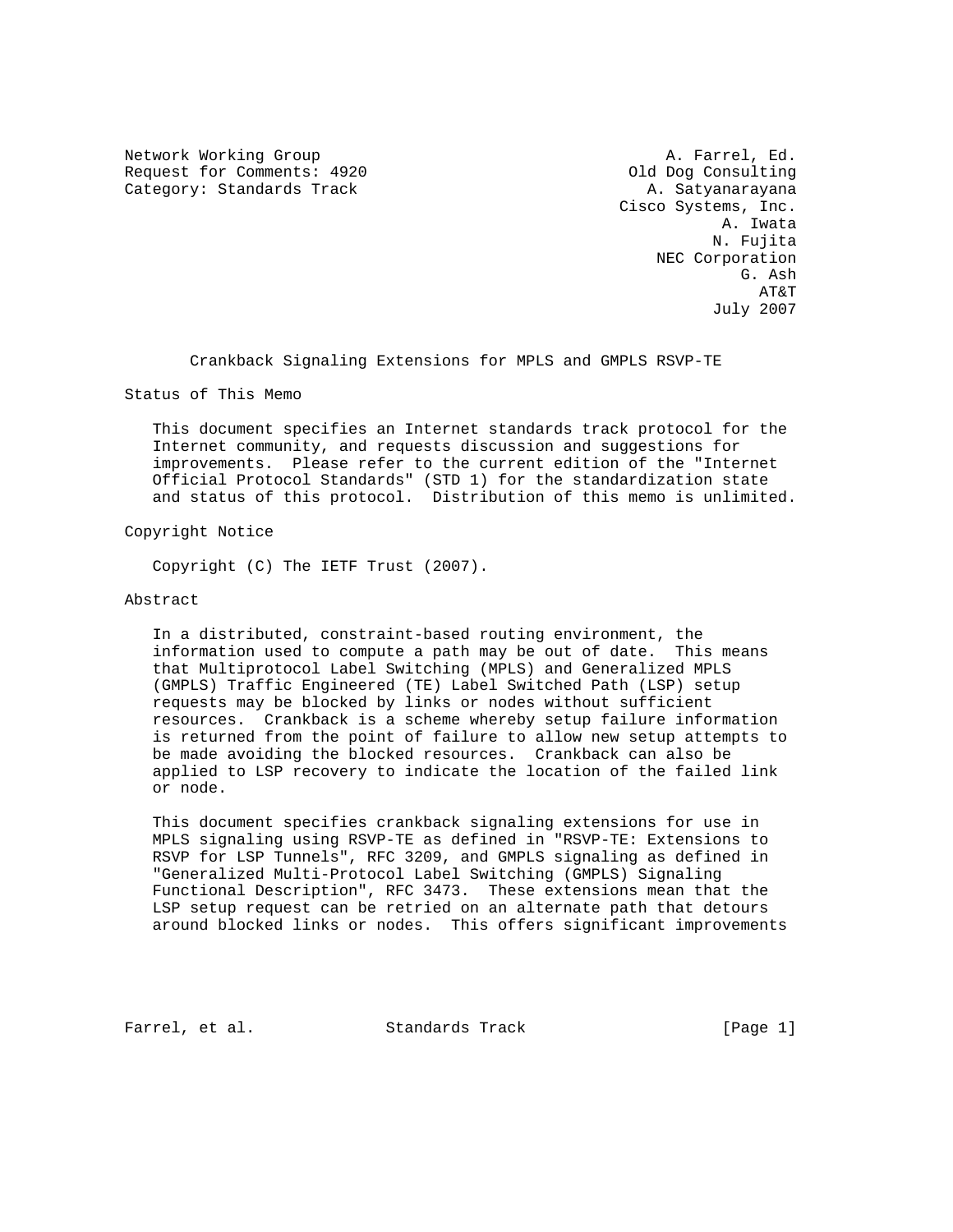in the successful setup and recovery ratios for LSPs, especially in situations where a large number of setup requests are triggered at the same time.

Table of Contents

Section A: Problem Statement

|    | 1.2. Control Plane and Data Plane Separation 5                   |
|----|------------------------------------------------------------------|
|    |                                                                  |
|    |                                                                  |
|    |                                                                  |
|    | 2. Discussion: Explicit versus Implicit Re-Routing Indications 7 |
| 3. |                                                                  |
|    | 3.1. Resource Failure or Unavailability 8                        |
|    |                                                                  |
|    |                                                                  |
|    |                                                                  |
|    | 3.3. Persistence of Error Information 10                         |
|    | 3.4. Handling Re-Route Failure 11                                |
|    | 3.5. Limiting Re-Routing Attempts 11                             |
|    | 4. Existing Protocol Support for Crankback Re-Routing 11         |
|    |                                                                  |
|    |                                                                  |

Section B: Solution

|  | 5.1. Requesting Crankback and Controlling In-Network |
|--|------------------------------------------------------|
|  |                                                      |
|  | 5.2. Action on Detecting a Failure 14                |
|  | 5.3. Limiting Re-Routing Attempts 14                 |
|  | 5.3.1. New Status Codes for Re-Routing 15            |
|  | 5.4. Protocol Control of Re-Routing Behavior 15      |
|  |                                                      |
|  |                                                      |
|  |                                                      |
|  | 6.3. Guidance for Use of IF_ID ERROR_SPEC TLVs 20    |
|  |                                                      |
|  |                                                      |
|  | 6.3.3. Fundamental Crankback TLVs 21                 |
|  | 6.3.4. Additional Crankback TLVs 22                  |
|  | 6.3.5. Grouping TLVs by Failure Location 23          |
|  | 6.3.6. Alternate Path Identification 24              |
|  | 6.4. Action on Receiving Crankback Information 25    |
|  |                                                      |
|  |                                                      |

Farrel, et al. Standards Track [Page 2]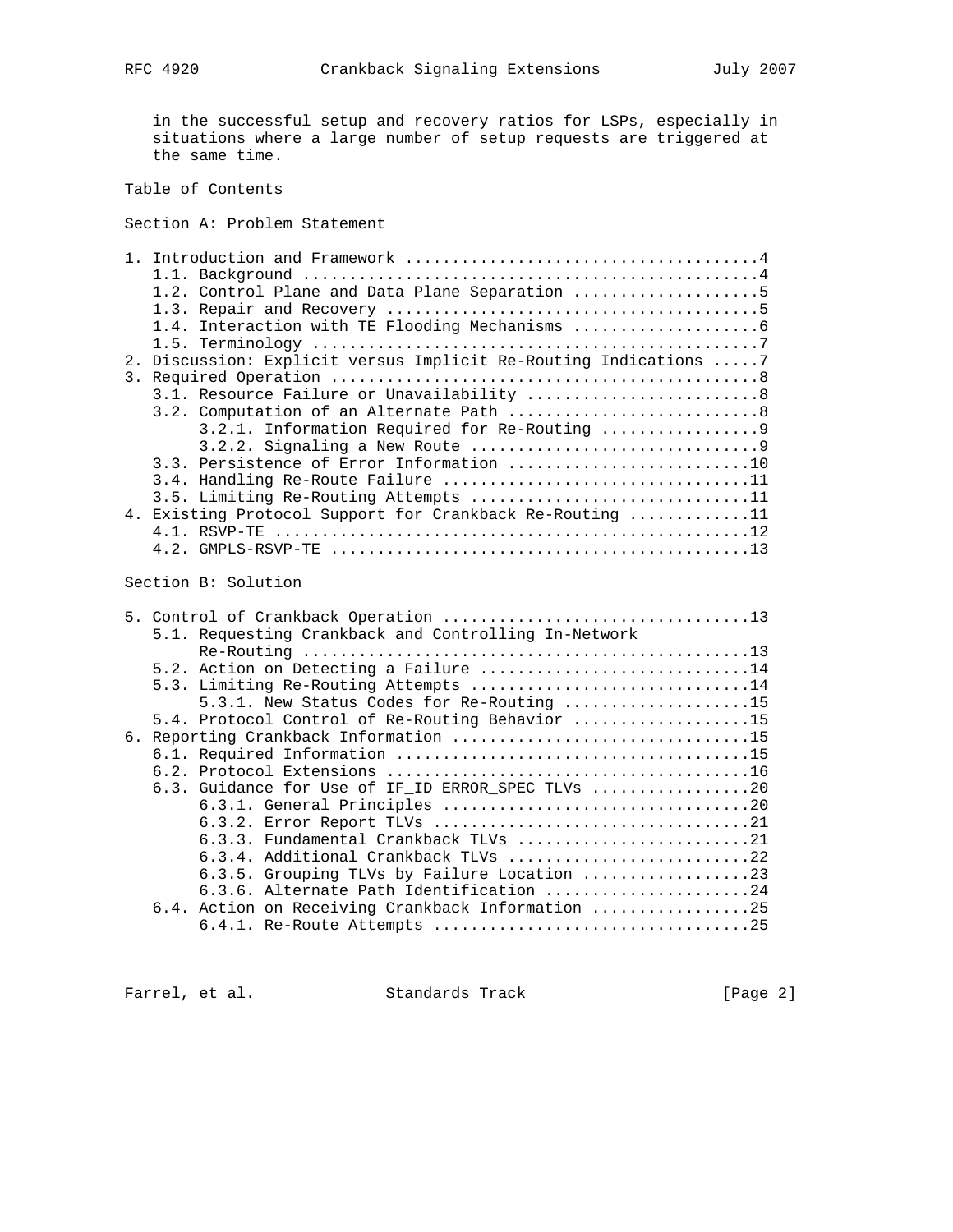| 6.4.2. Location Identifiers of Blocked Links or Nodes 25 |
|----------------------------------------------------------|
| 6.4.3. Locating Errors within Loose or Abstract Nodes 26 |
| 6.4.4. When Re-Routing Fails 26                          |
| 6.4.5. Aggregation of Crankback Information 26           |
|                                                          |
|                                                          |
| 6.5.2. Notify Message Processing 28                      |
|                                                          |
|                                                          |
|                                                          |
|                                                          |
|                                                          |
|                                                          |
|                                                          |
|                                                          |
|                                                          |
| 9.                                                       |
| 10 <sub>1</sub>                                          |
|                                                          |
|                                                          |
|                                                          |
|                                                          |

Farrel, et al. Standards Track [Page 3]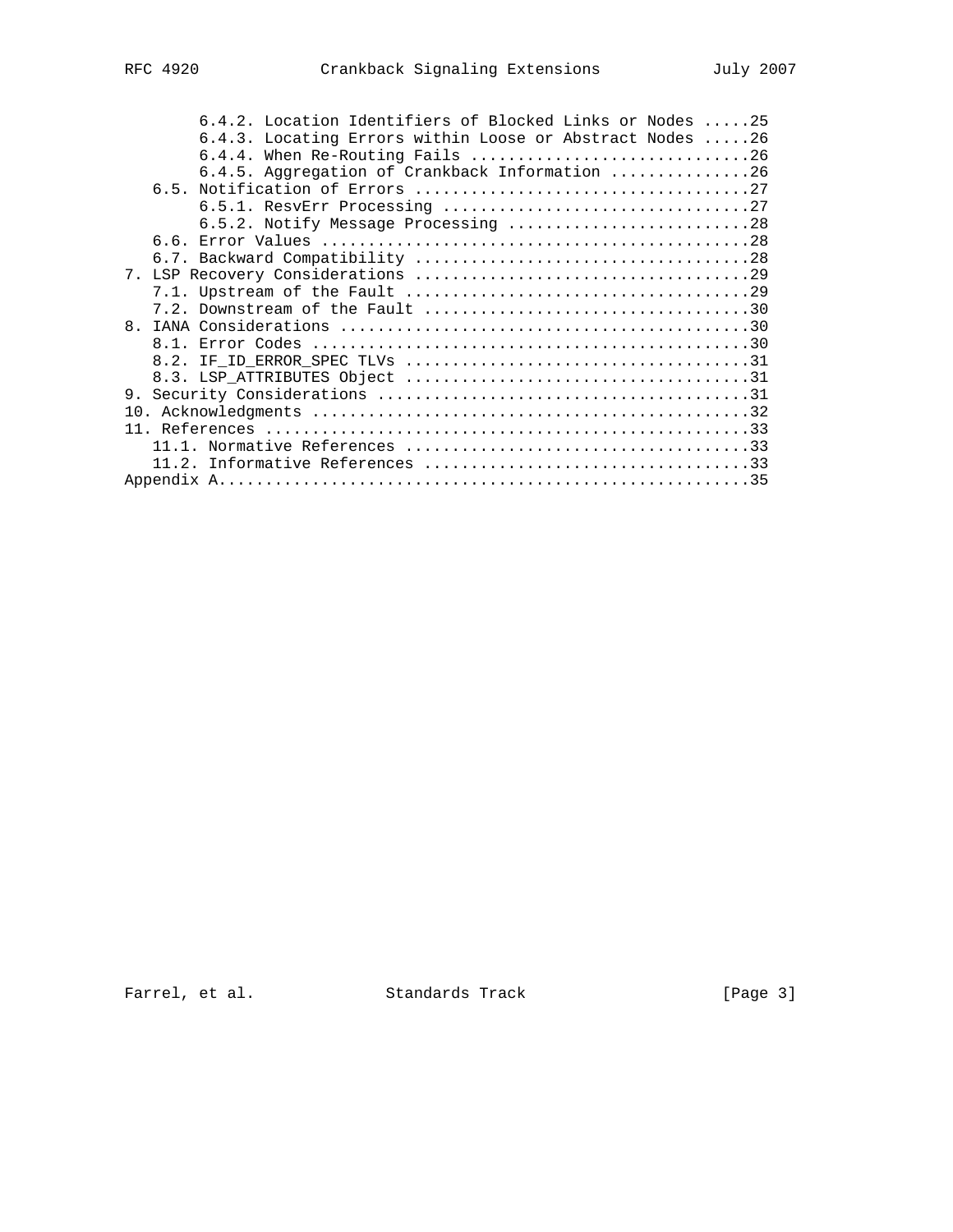Section A : Problem Statement

1. Introduction and Framework

## 1.1. Background

 RSVP-TE (RSVP Extensions for LSP Tunnels) [RFC3209] can be used for establishing explicitly routed LSPs in an MPLS network. Using RSVP- TE, resources can also be reserved along a path to guarantee and/or control QoS for traffic carried on the LSP. To designate an explicit path that satisfies Quality of Service (QoS) guarantees, it is necessary to discern the resources available to each link or node in the network. For the collection of such resource information, routing protocols, such as OSPF and Intermediate System to Intermediate System (IS-IS), can be extended to distribute additional state information [RFC2702].

 Explicit paths can be computed based on the distributed information at the LSR (ingress) initiating an LSP and signaled as Explicit Routes during LSP establishment. Explicit Routes may contain 'loose hops' and 'abstract nodes' that convey routing through a collection of nodes. This mechanism may be used to devolve parts of the path computation to intermediate nodes such as area border LSRs.

 In a distributed routing environment, however, the resource information used to compute a constraint-based path may be out of date. This means that a setup request may be blocked, for example, because a link or node along the selected path has insufficient resources.

 In RSVP-TE, a blocked LSP setup may result in a PathErr message sent to the ingress, or a ResvErr sent to the egress (terminator). These messages may result in the LSP setup being abandoned. In Generalized MPLS [RFC3473] the Notify message may additionally be used to expedite notification of failures of existing LSPs to ingress and egress LSRs, or to a specific "repair point" -- an LSR responsible for performing protection or restoration.

 These existing mechanisms provide a certain amount of information about the path of the failed LSP.

 Generalized MPLS [RFC3471] and [RFC3473] extends MPLS into networks that manage Layer 2, TDM and lambda resources as well as packet resources. Thus, crankback routing is also useful in GMPLS networks.

 In a network without wavelength converters, setup requests are likely to be blocked more often than in a conventional MPLS environment because the same wavelength must be allocated at each Optical Cross-

Farrel, et al. Standards Track [Page 4]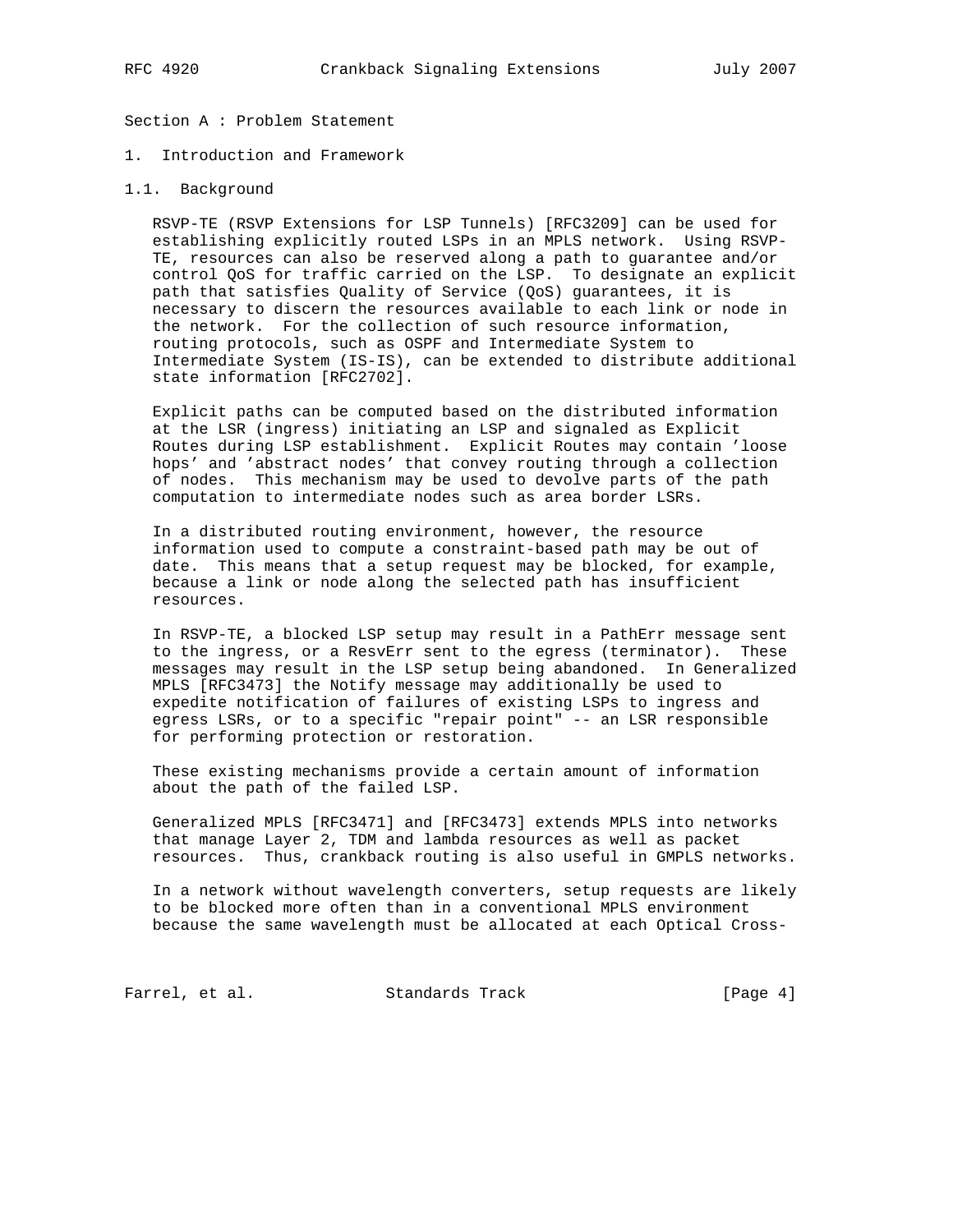Connect on an end-to-end explicit path. This makes crankback routing all the more important in certain GMPLS networks.

1.2. Control Plane and Data Plane Separation

 Throughout this document, the processes and techniques are described as though the control plane and data plane elements that comprise a Label Switching Router (LSR) coreside and are related in a one-to-one manner. This is for the convenience of documentation only.

 It should be noted that GMPLS LSRs may be decomposed such that the control plane components are not physically collocated. Furthermore, one presence in the control plane may control more than one LSR in the data plane. These points have several consequences with respect to this document:

- o The nodes, links, and resources that are reported as errors, are data plane entities.
- o The nodes, areas, and Autonomous Systems (ASs) that report that they have attempted re-routing are control plane entities.
- o Where a single control plane entity is responsible for more than one data plane LSR, crankback signaling may be implicit in just the same way as LSP establishment signaling may be.

 The above points may be considered self-evident, but are stated here for absolute clarity.

 The stylistic convenience of referring to both the control plane element responsible for a single LSR and the data plane component of that LSR simply as "the LSR" should not be taken to mean that this document is applicable only to a collocated one-to-one relationship. Furthermore, in the majority of cases, the control plane and data plane components are related in a 1:1 ratio and are usually collocated.

# 1.3. Repair and Recovery

 If the ingress LSR or intermediate area border LSR knows the location of the blocked link or node, it can designate an alternate path and then reissue the setup request. Determination of the identity of the blocked link or node can be achieved by the mechanism known as crankback routing [PNNI, ASH1]. In RSVP-TE, crankback signaling requires notifying the upstream LSR of the location of the blocked link or node. In some cases, this requires more information than is currently available in the signaling protocols.

Farrel, et al. Standards Track [Page 5]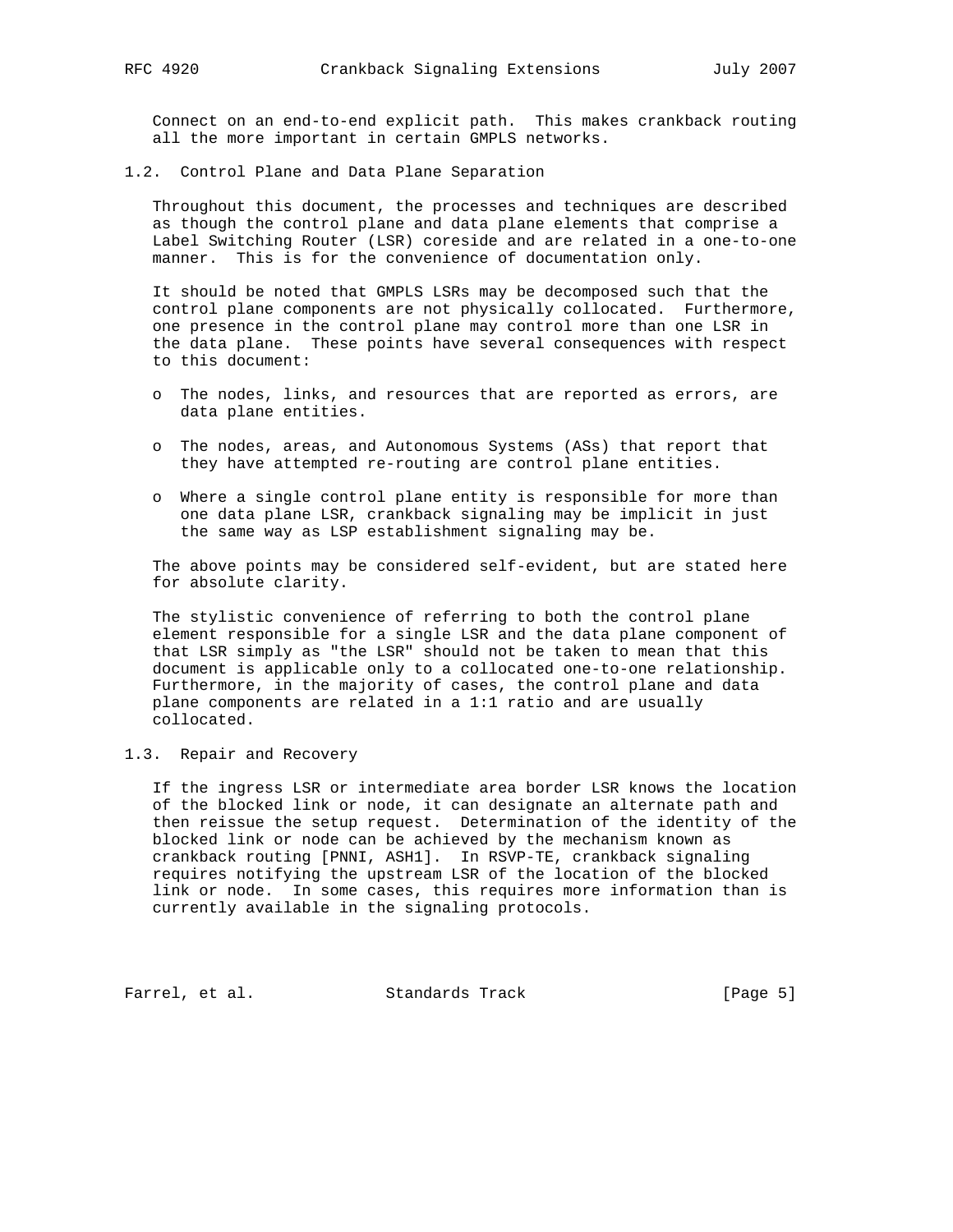On the other hand, various recovery schemes for link or node failures have been proposed in [RFC3469] and include fast re-routing. These schemes rely on the existence of a protecting LSP to protect the working LSP, but if both the working and protecting paths fail, it is necessary to re-establish the LSP on an end-to-end basis, avoiding the known failures. Similarly, fast re-routing by establishing a recovery path on demand after failure requires computation of a new LSP that avoids the known failures. End-to-end recovery for alternate routing requires the location of the failed link or node. Crankback routing schemes could be used to notify the upstream LSRs of the location of the failure.

 Furthermore, in situations where many link or node failures occur at the same time, the difference between the distributed routing information and the real-time network state becomes much greater than in normal LSP setups. LSP recovery might, therefore, be performed with inaccurate information, which is likely to cause setup blocking. Crankback routing could improve failure recovery in these situations.

 The requirement for end-to-end allocation of lambda resources in GMPLS networks without wavelength converters means that end-to-end recovery may be the only way to recover from LSP failures. This is because segment protection may be much harder to achieve in networks of photonic cross-connects where a particular lambda may already be in use on other links: End-to-end protection offers the choice of use of another lambda, but this choice is not available in segment protection.

 This requirement makes crankback re-routing particularly useful in a GMPLS network, particularly in dynamic LSP re-routing cases (i.e., when there is no pre-establishment of the protecting LSP).

## 1.4. Interaction with TE Flooding Mechanisms

 GMPLS uses Interior Gateway Protocols (IGPs) (OSPF and IS-IS) to flood traffic engineering (TE) information that is used to construct a traffic engineering database (TED) which acts as a data source for path computation.

 Crankback signaling is not intended to supplement or replace the normal operation of the TE flooding mechanism, since these mechanisms are independent of each other. That is, information gathered from crankback signaling may be applied to compute an alternate path for the LSP for which the information was signaled, but the information is not intended to be used to influence the computation of the paths of other LSPs.

Farrel, et al. Standards Track [Page 6]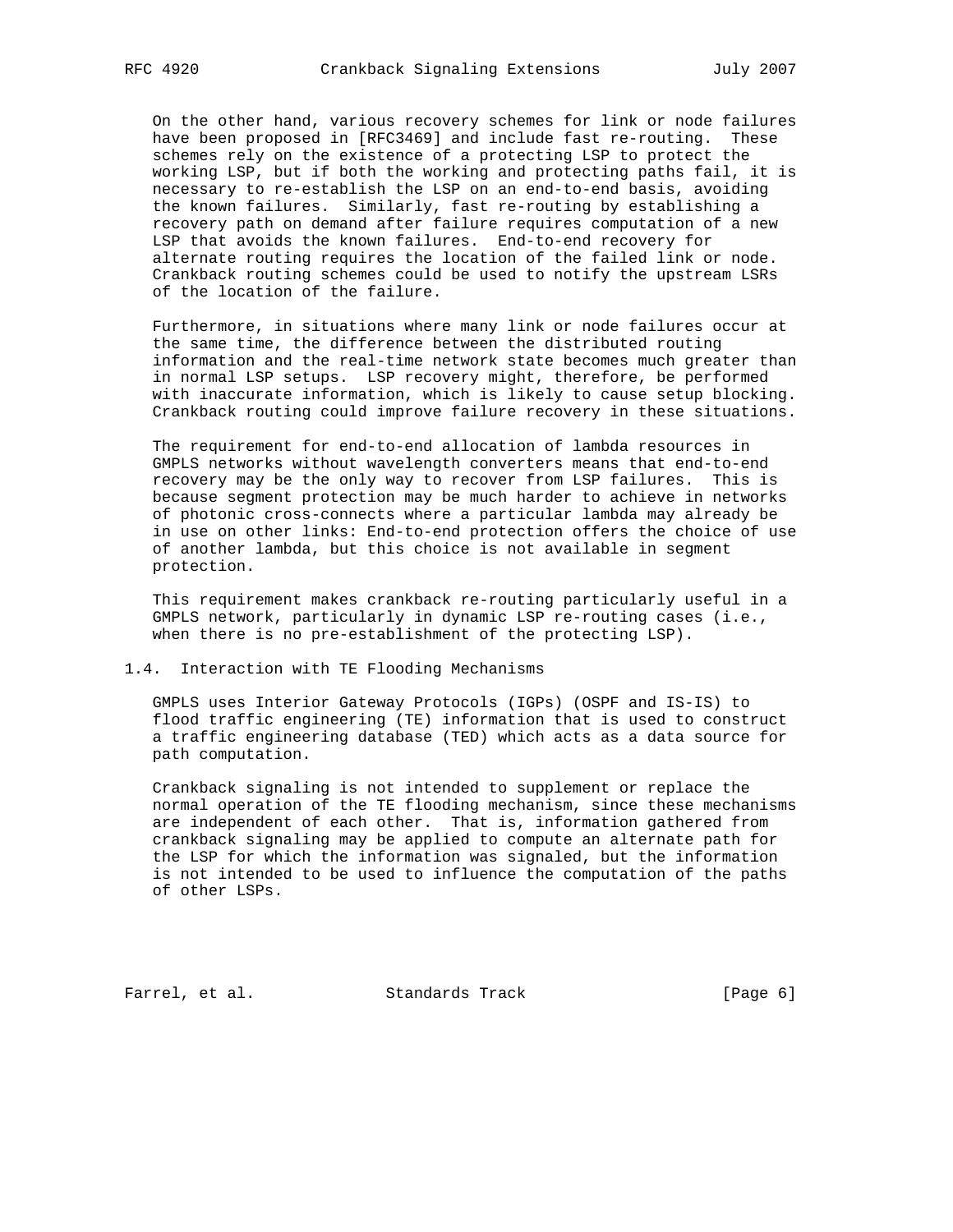Any requirement to rapidly flood updates about resource availability so that they may be applied as deltas to the TED and utilized in future path computations are out of the scope of this document.

1.5. Terminology

 The key words "MUST", "MUST NOT", "REQUIRED", "SHALL", "SHALL NOT", "SHOULD", "SHOULD NOT", "RECOMMENDED", "MAY", and "OPTIONAL" in this document are to be interpreted as described in [RFC2119].

2. Discussion: Explicit versus Implicit Re-Routing Indications

 There have been problems in service provider networks when "inferring" from indirect information that re-routing is allowed. This document proposes the use of an explicit re-routing indication that authorizes re-routing, and contrasts it with the inferred or implicit re-routing indication that has previously been used.

 Various existing protocol options and exchanges, including the error values of PathErr message [RFC2205, RFC3209] and the Notify message [RFC3473], allow an implementation to infer a situation where re routing can be performed. This allows for recovery from network errors or resource contention.

 However, such inference of recovery signaling is not always desirable since it may be doomed to failure. For example, experience of using release messages in TDM-based networks, for analogous implicit and explicit re-routing indications purposes provides some guidance. This background information is given in Appendix A.

 It is certainly the case that with topology information distribution, as performed with routing protocols such as OSPF, the ingress LSR could infer the re-routing condition. However, convergence of topology information using routing protocols is typically slower than the expected LSP setup times. One of the reasons for crankback is to avoid the overhead of available-link-bandwidth flooding, and to more efficiently use local state information to direct alternate routing to the path computation point.

 [ASH1] shows how event-dependent-routing can just use crankback, and not available-link-bandwidth flooding, to decide on the re-route path in the network through "learning models". Reducing this flooding reduces overhead and can lead to the ability to support much larger AS sizes.

 Therefore, the use of alternate routing should be based on an explicit indication, and it is best to know the following information separately:

Farrel, et al. Standards Track [Page 7]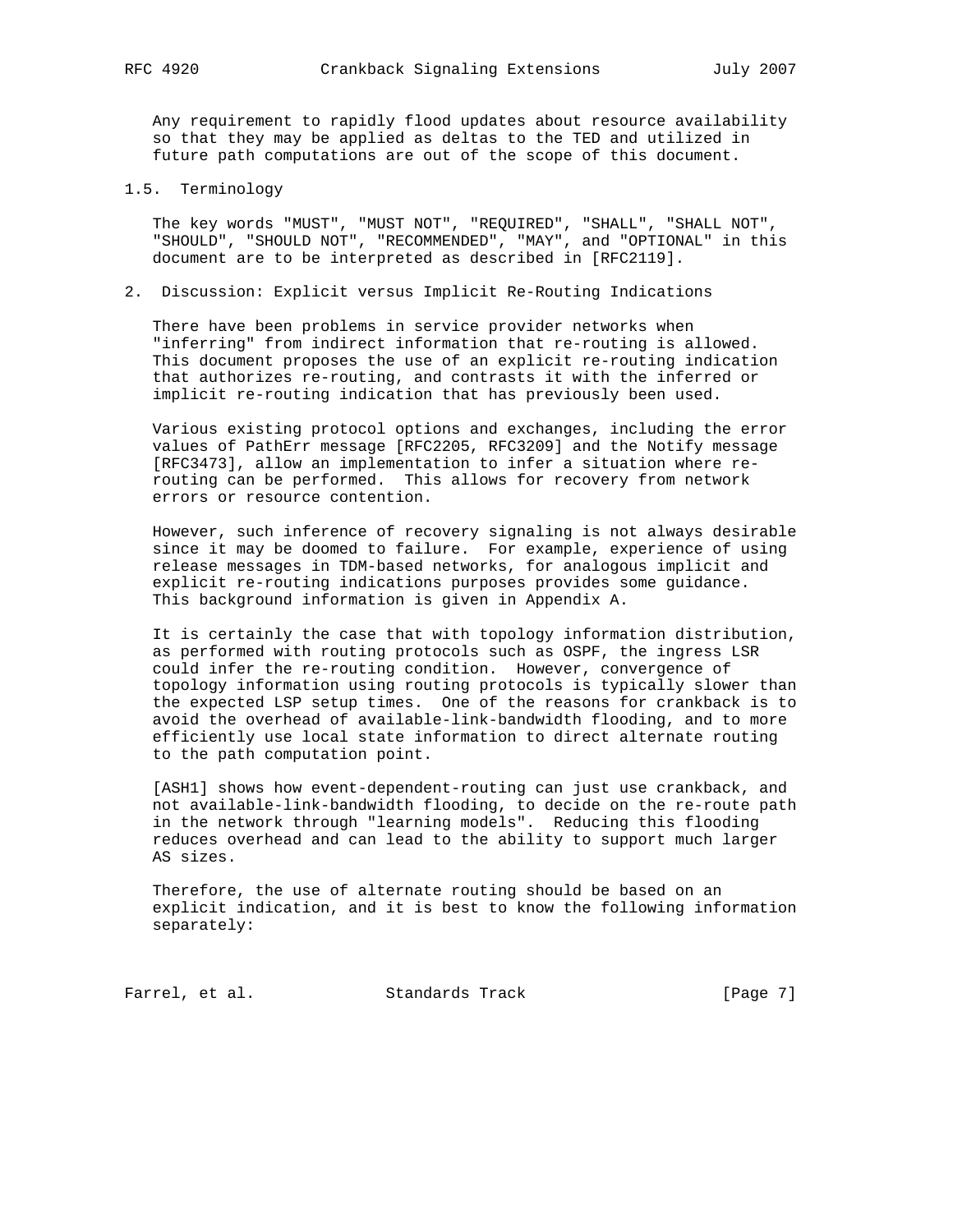- where blockage/congestion occurred.
- whether alternate routing "should" be attempted.
- 3. Required Operation

 Section 1 identifies some of the circumstances under which crankback may be useful. Crankback routing is performed as described in the following procedures, when an LSP setup request is blocked along the path or when an existing LSP fails.

3.1. Resource Failure or Unavailability

 When an LSP setup request is blocked due to unavailable resources, an error message response with the location identifier of the blockage should be returned to the LSR initiating the LSP setup (ingress LSR), the area border LSR, the AS border LSR, or some other repair point.

 This error message carries an error specification according to [RFC3209] -- this indicates the cause of the error and the node/link on which the error occurred. Crankback operation may require further information as detailed in Sections 3.2.1 and 6.

 A repair point (for example, an ingress LSR) that receives crankback information resulting from the failure of an established LSP may apply local policy to govern how it attempts repair of the LSP. For example, it may prioritize repair attempts between multiple LSPs that have failed, and it may consider LSPs that have been locally repaired ([RFC4090]) to be less urgent candidates for end-to-end repair. Furthermore, there is a likelihood that other LSRs are also attempting LSP repair for LSPs affected by the same fault which may give rise to resource contention within the network, so an LSR may stagger its repair attempts in order to reduce the chance of resource contention.

3.2. Computation of an Alternate Path

 In a flat network without partitioning of the routing topology, when the ingress LSR receives the error message, it computes an alternate path around the blocked link or node to satisfy QoS guarantees using link state information about the network. If an alternate path is found, a new LSP setup request is sent over this path.

 On the other hand, in a network partitioned into areas such as with OSPF, the area border LSR may intercept and terminate the error response, and perform alternate (re-)routing within the downstream area.

Farrel, et al. Standards Track [Page 8]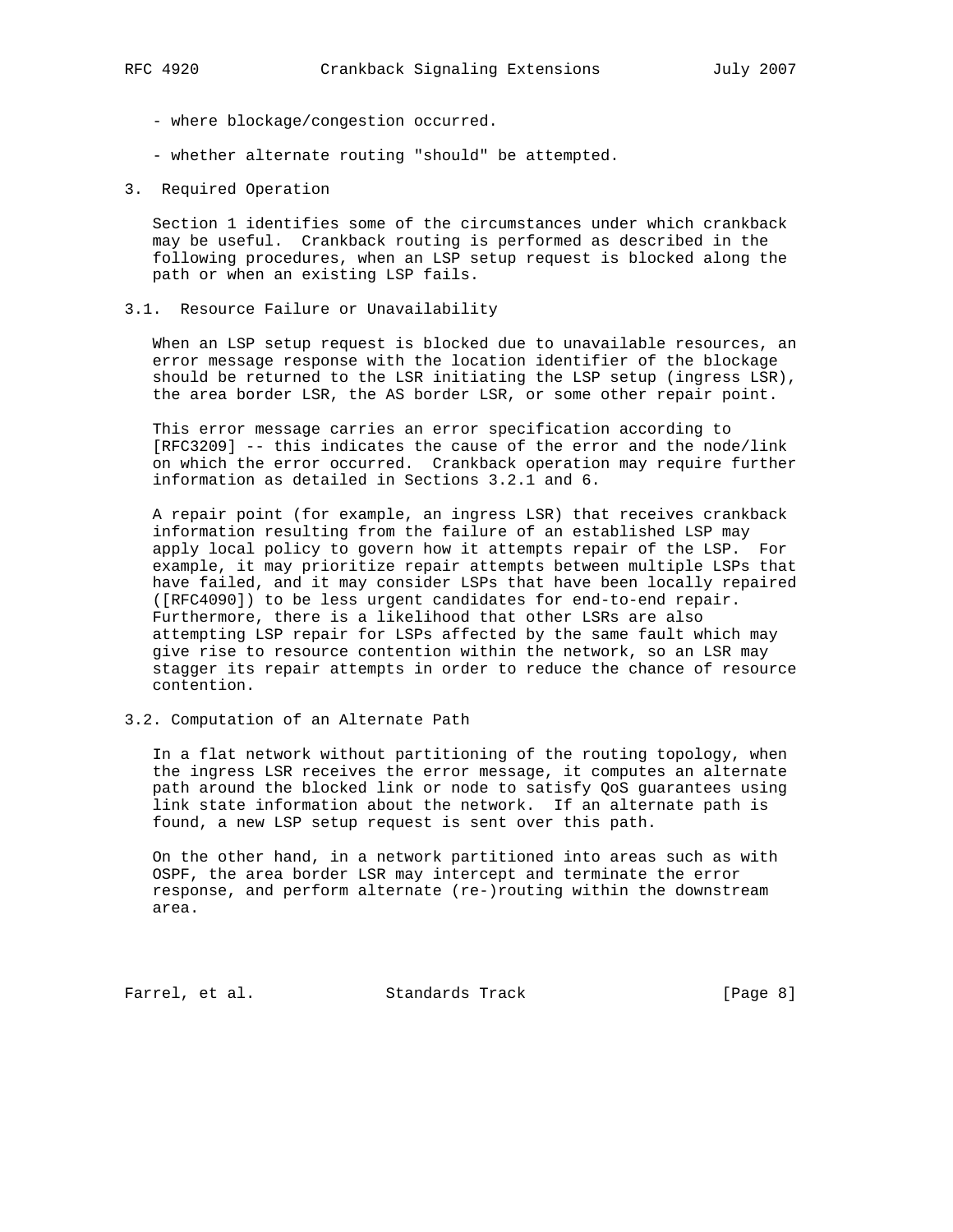In a third scenario, any node within an area may act as a repair point. In this case, each LSR behaves much like an area border LSR as described above. It can intercept and terminate the error response and perform alternate routing. This may be particularly useful where domains of computation are applied within the (partitioned) network, where such domains are not coincident on the routing partition boundaries. However if, all nodes in the network perform re-routing it is possible to spend excessive network and CPU resources on re-routing attempts that would be better made only at designated re-routing nodes. This scenario is somewhat like 'MPLS fast re-route' [RFC4090], in which any node in the MPLS domain can establish 'local repair' LSPs upon failure notification.

#### 3.2.1. Information Required for Re-Routing

 In order to correctly compute a route that avoids the blocking problem, a repair point LSR must gather as much crankback information as possible. Ideally, the repair node will be given the node, link, and reason for the failure.

 The reason for the failure may provide an important discriminator to help decide what action should be taken. For example, a failure that indicates "No Route to Destination" is likely to give rise to a new path computation excluding the reporting LSR, but the reason "Temporary Control Plane Congestion" might lead to a simple retry after a suitable pause.

 However, even this information may not be enough to help with re computation. Consider for instance an explicit route that contains a non-explicit abstract node or a loose hop. In this case, the failed node and link are not necessarily enough to tell the repair point which hop in the explicit route has failed. The crankback information needs to indicate where, within the explicit route, the problem has occurred.

# 3.2.2. Signaling a New Route

 If the crankback information can be used to compute a new route avoiding the failed/blocking network resource, the route can be signaled as an Explicit Route.

 However, it may be that the repair point does not have sufficient topology information to compute an Explicit Route that is guaranteed to avoid the failed link or node. In this case, Route Exclusions [RFC4874] may be particularly helpful. To achieve this, [RFC4874] allows the crankback information to be presented as route exclusions to force avoidance of the failed node, link, or resource.

Farrel, et al. Standards Track [Page 9]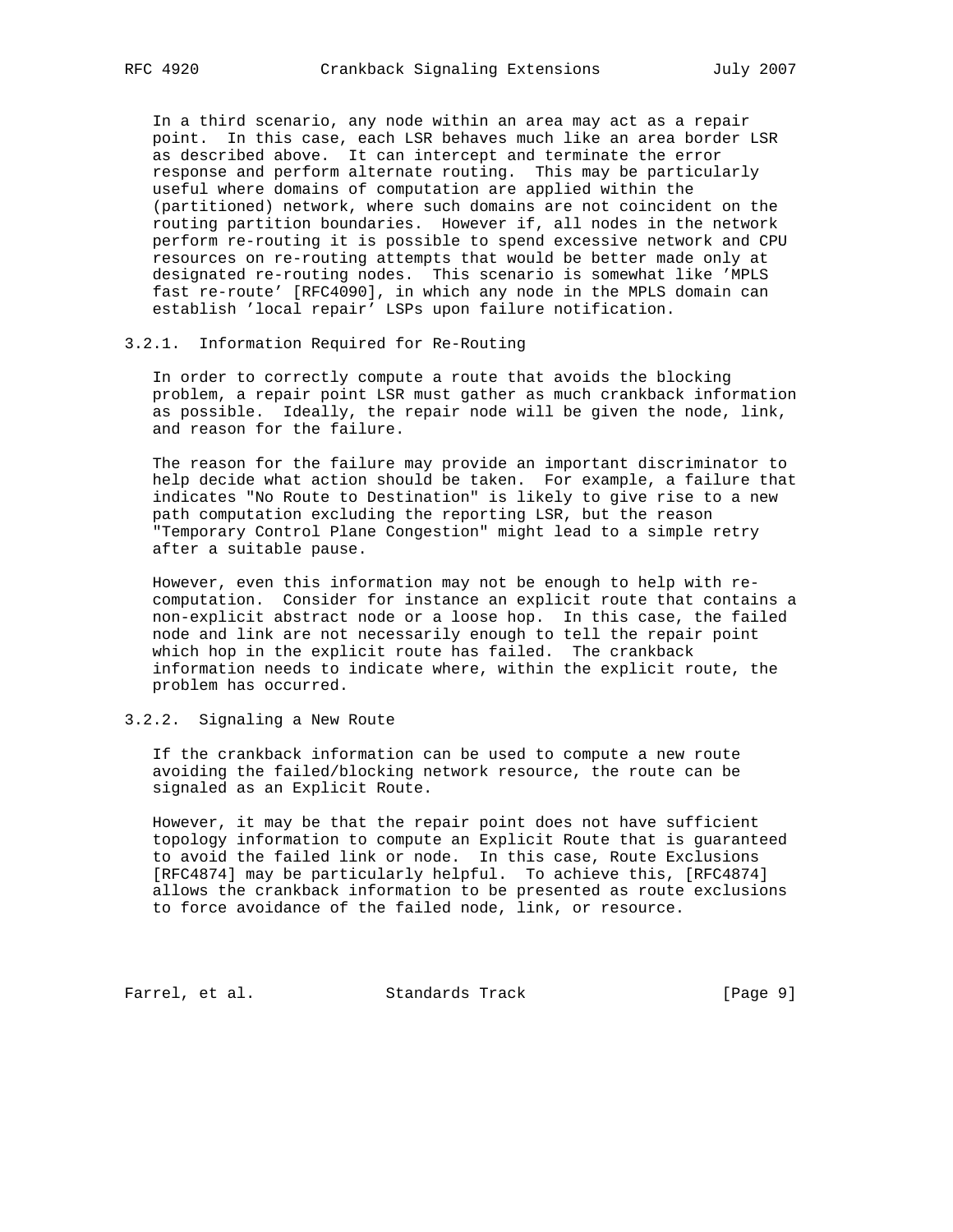# 3.3. Persistence of Error Information

 The repair point LSR that computes the alternate path should store the location identifiers of the blockages indicated in the error message until the LSP is successfully established by downstream LSRs or until the repair point LSR abandons re-routing attempts. Since crankback signaling information may be returned to the same repair point LSR more than once while establishing a specific LSP, the repair point LSR SHOULD maintain a history table of all experienced blockages for this LSP (at least until the routing protocol updates the state of this information) so that the resulting path computation(s) can detour all blockages.

 If a second error response is received by a repair point (while it is performing crankback re-routing) it should update the history table that lists all experienced blockages, and use the entire gathered information when making a further re-routing attempt.

 Note that the purpose of this history table is to correlate information when repeated retry attempts are made by the same LSR. For example, suppose that an attempt is made to route from A through B, and B returns a failure with crankback information, an attempt may be made to route from A through C, and this may also fail with the return of crankback information. The next attempt SHOULD NOT be to route from A through B, and this may be achieved by use of the history table.

 The history table can be discarded by the signaling controller for A if the LSP is successfully established through A. The history table MAY be retained after the signaling controller for A sends an error upstream, however the value this provides is questionable since a future retry as a result of crankback re-routing should not attempt to route through A. If the history information is retained for a longer period it SHOULD be discarded after a local timeout has expired. This timer is required so that the repair point does not apply the history table to an attempt by the ingress to re-establish a failed LSP, but to allow the history table to be available for use in re-routing attempts before the ingress declares the LSP as failed.

 It is RECOMMENDED that the repair point LSR discard the history table using a timer no larger than the LSP retry timer configured on the ingress LSR. The correlation of the timers between the ingress and repair point LSRs is typically by manual configuration of timers local to each LSR, and is outside the scope of this document.

 The information in the history table is not intended to supplement the TED for the computation of paths of other LSPs.

Farrel, et al. Standards Track [Page 10]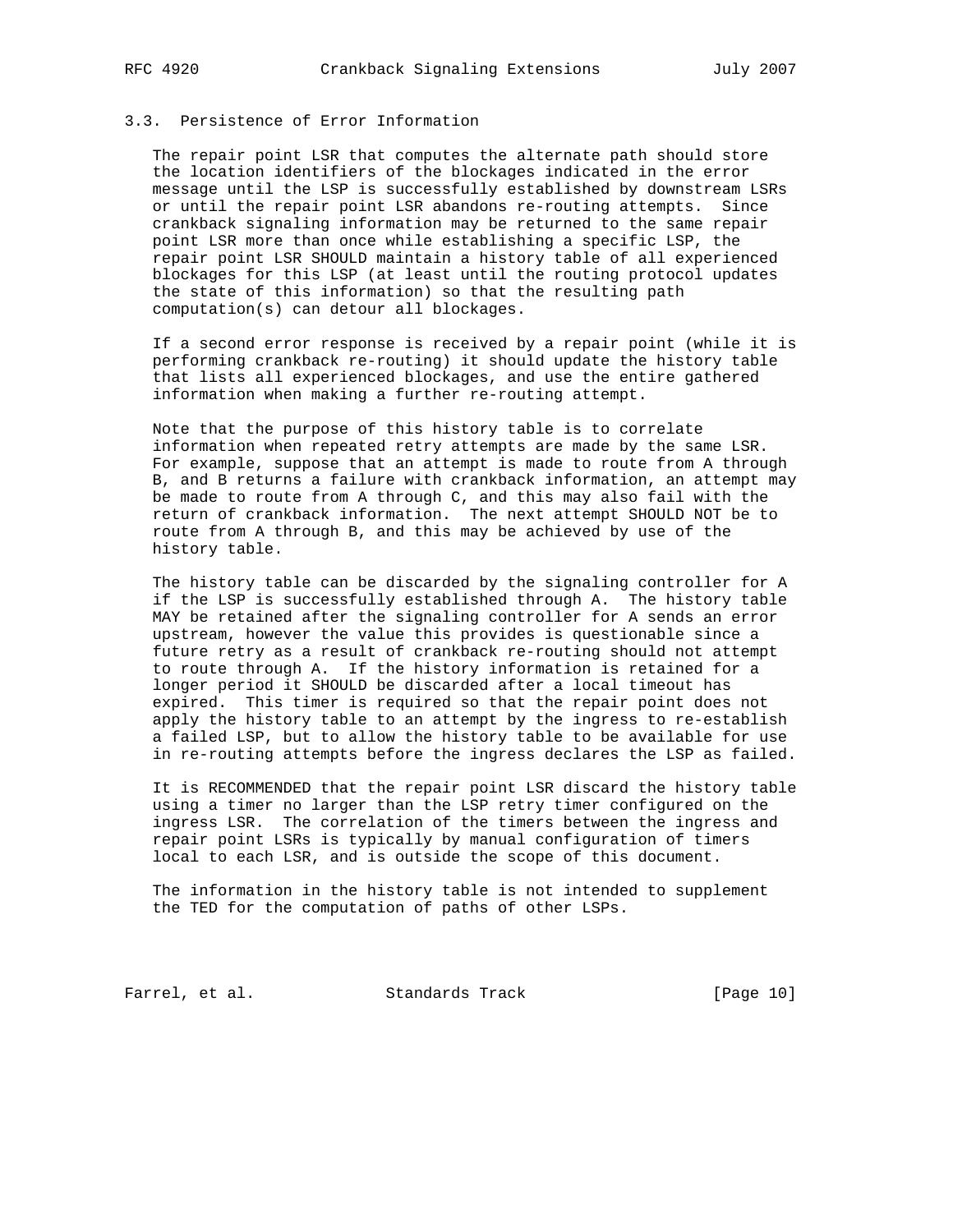# 3.4. Handling Re-Route Failure

 Multiple blockages (for the same LSP) may occur, and successive setup retry attempts may fail. Retaining error information from previous attempts ensures that there is no thrashing of setup attempts, and knowledge of the blockages increases with each attempt.

 It may be that after several retries, a given repair point is unable to compute a path to the destination (that is, the egress of the LSP) that avoids all of the blockages. In this case, it must pass an error indication message upstream. It is most useful to the upstream nodes (and in particular to the ingress LSR) that may repair points for the LSP setup, if the error indication message identifies all of the downstream blockages and also the repair point that was unable to compute an alternate path.

3.5. Limiting Re-Routing Attempts

 It is important to prevent endless repetition of LSP setup attempts using crankback routing information after error conditions are signaled, or during periods of high congestion. It may also be useful to reduce the number of retries, since failed retries will increase setup latency and degrade performance by increasing the amount of signaling processing and message exchanges within the network.

 The maximum number of crankback re-routing attempts that are allowed may be limited in a variety of ways. This document allows an LSR to limit the retries per LSP, and assumes that such a limit will be applied either as a per-node configuration for those LSRs that are capable of re-routing, or as a network-wide configuration value.

 When the number of retries at a particular LSR is exceeded, the LSR will report the failure in an upstream direction until it reaches the next repair point where further re-routing attempts may be attempted, or it reaches the ingress which may act as a repair point or declare the LSP as failed. It is important that the crankback information this is provided indicates that routing back through this node will not succeed; this situation is similar to that in Section 3.4.

4. Existing Protocol Support for Crankback Re-Routing

Crankback re-routing is appropriate for use with RSVP-TE.

 1) LSP establishment may fail because of an inability to route, perhaps because links are down. In this case a PathErr message is returned to the ingress.

Farrel, et al. Standards Track [Page 11]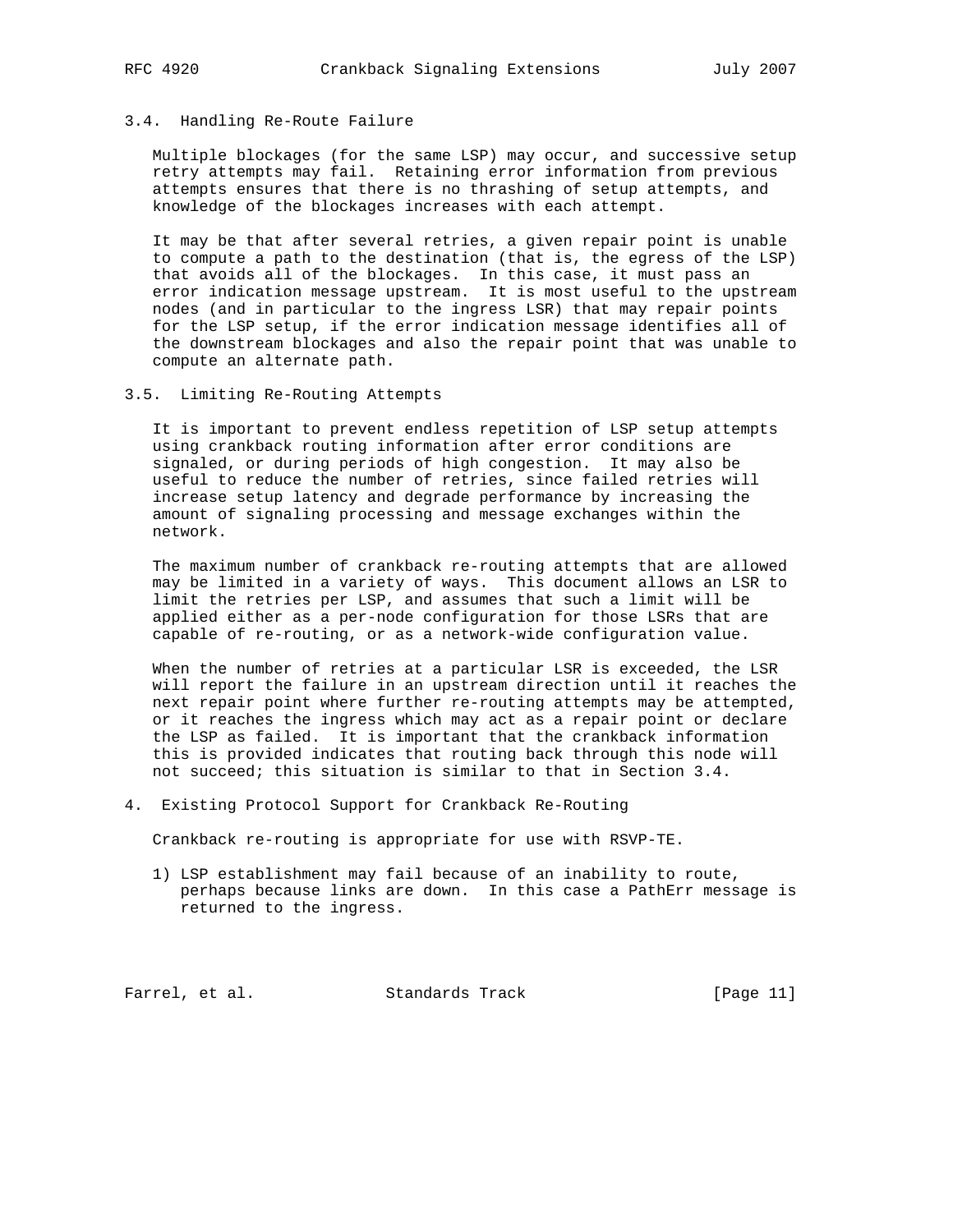- 2) LSP establishment may fail because resources are unavailable. This is particularly relevant in GMPLS where explicit label control may be in use. Again, a PathErr message is returned to the ingress.
- 3) Resource reservation may fail during LSP establishment, as the Resv is processed. If resources are not available on the required link or at a specific node, a ResvErr message is returned to the egress node indicating "Admission Control failure" [RFC2205]. The egress is allowed to change the FLOWSPEC and try again, but in the event that this is not practical or not supported (particularly in the non-PSC context), the egress LSR may choose to take any one of the following actions.
	- Ignore the situation and allow recovery to happen through Path refresh message and refresh timeout [RFC2205].
	- Send a PathErr message towards the ingress indicating "Admission Control failure".

 Note that in multi-area/AS networks, the ResvErr might be intercepted and acted on at an area/AS border router.

 4) It is also possible to make resource reservations on the forward path as the Path message is processed. This choice is compatible with LSP setup in GMPLS networks [RFC3471], [RFC3473]. In this case, if resources are not available, a PathErr message is returned to ingress indicating "Admission Control failure".

 Crankback information would be useful to an upstream node (such as the ingress) if it is supplied on a PathErr or a Notify message that is sent upstream.

4.1. RSVP-TE

 In RSVP-TE, a failed LSP setup attempt results in a PathErr message returned upstream. The PathErr message carries an ERROR\_SPEC object, which indicates the node or interface reporting the error and the reason for the failure.

 Crankback re-routing can be performed explicitly avoiding the node or interface reported.

Farrel, et al. Standards Track [Page 12]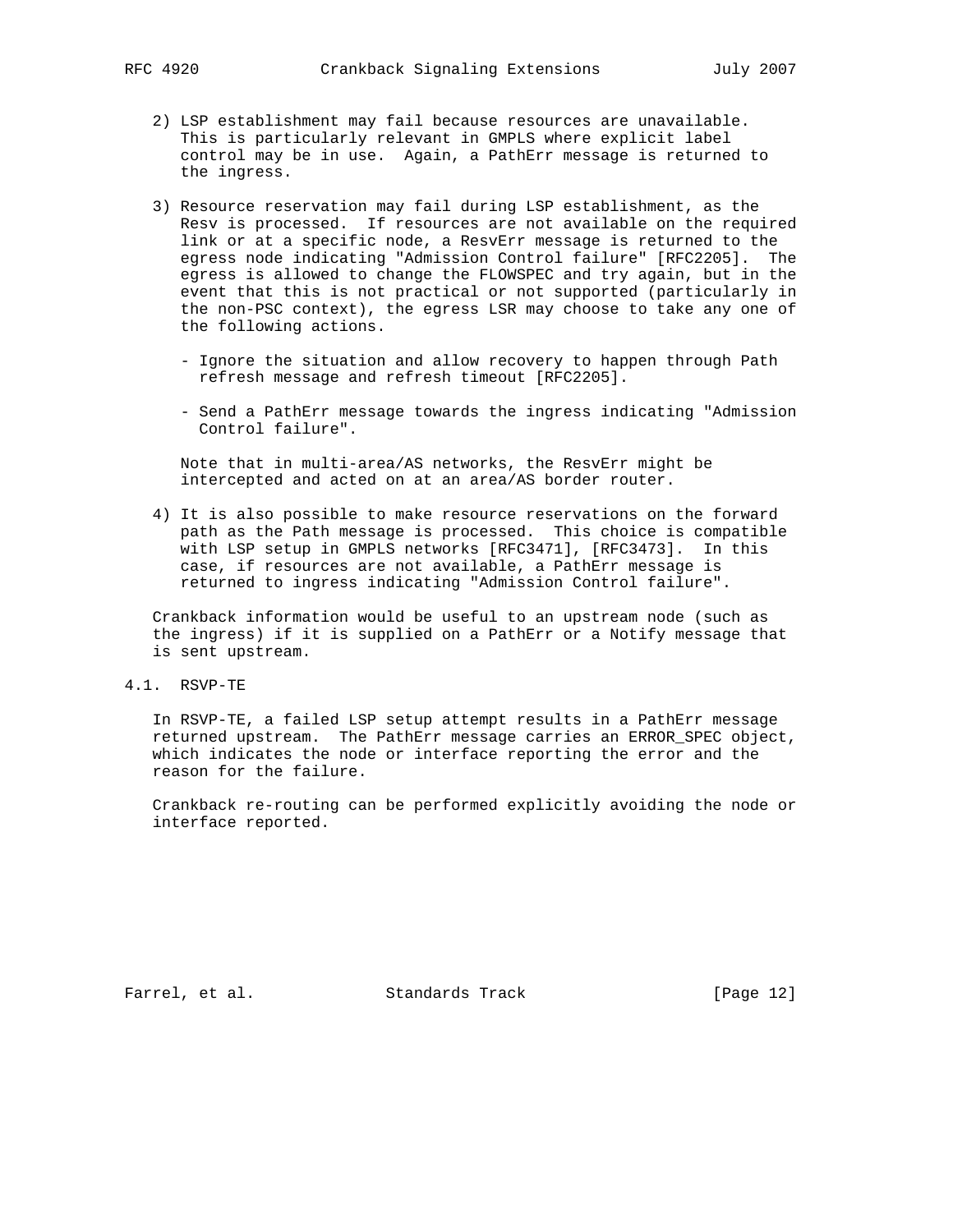# 4.2. GMPLS-RSVP-TE

 GMPLS extends the error reporting described above by allowing LSRs to report the interface that is in error in addition to the identity of the node reporting the error. This further enhances the ability of a re-computing node to route around the error.

 GMPLS introduces a targeted Notify message that may be used to report LSP failures direct to a selected node. This message carries the same error reporting facilities as described above. The Notify message may be used to expedite the propagation of error notifications, but in a network that offers crankback routing at multiple nodes there would need to be some agreement between LSRs as to whether PathErr or Notify provides the stimulus for crankback operation. This agreement is constrained by the re-routing behavior selection (as listed in Section 5.4). Otherwise, multiple nodes might attempt to repair the LSP at the same time, because:

- 1) these messages can flow through different paths before reaching the ingress LSR, and
- 2) the destination of the Notify message might not be the ingress LSR.

Section B : Solution

- 5. Control of Crankback Operation
- 5.1. Requesting Crankback and Controlling In-Network Re-Routing

 When a request is made to set up an LSP tunnel, the ingress LSR should specify whether it wants crankback information to be collected in the event of a failure, and whether it requests re-routing attempts by any or specific intermediate nodes. For this purpose, a Re-routing Flag field is added to the protocol setup request messages. The corresponding values are mutually exclusive.

- No Re-routing The ingress node MAY attempt re-routing after failure. Intermediate nodes SHOULD NOT attempt re-routing after failure. Nodes detecting failures MUST report an error and MAY supply crankback information. This is the default and backwards compatible option.
- End-to-end Re-routing The ingress node MAY attempt re-routing after failure. Intermediate nodes SHOULD NOT attempt re-routing after failure.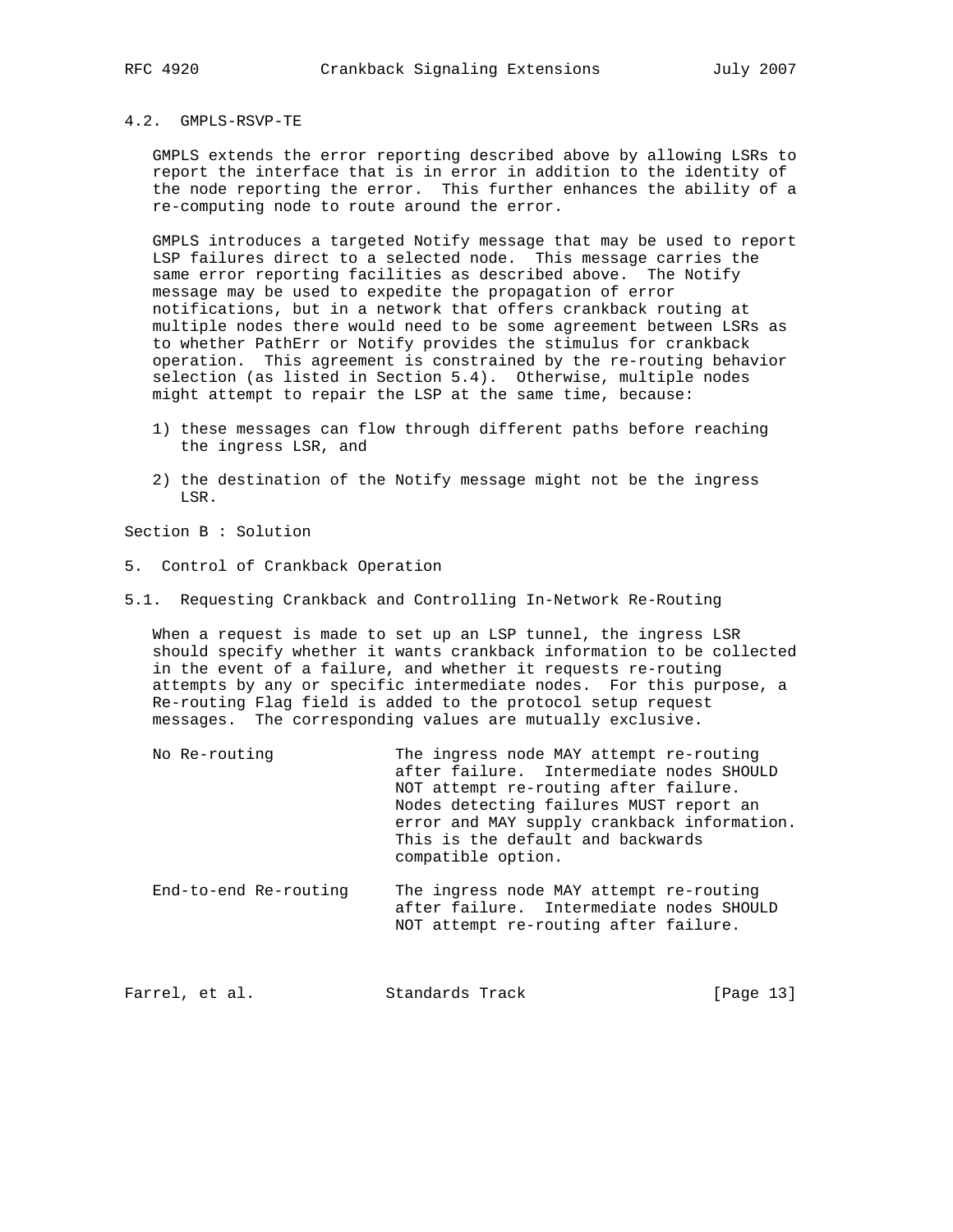Nodes detecting failures MUST report an error and SHOULD supply crankback information.

- Boundary Re-routing Intermediate nodes MAY attempt re-routing after failure only if they are Area Border Routers or AS Border Routers (ABRs/ASBRs). The boundary (ABR/ASBR) can either decide to forward the error message upstream to the ingress LSR or try to select another egress boundary LSR. Other intermediate nodes SHOULD NOT attempt re-routing. Nodes detecting failures MUST report an error and SHOULD supply crankback information.
- Segment-based Re-routing Any node MAY attempt re-routing after it receives an error report and before it passes the error report further upstream. Nodes detecting failures MUST report an error and SHOULD supply full crankback information.
- 5.2. Action on Detecting a Failure

 A node that detects the failure to setup an LSP or the failure of an established LSP SHOULD act according to the Re-routing Flag passed on the LSP setup request.

 If Segment-based Re-routing is allowed, or if Boundary Re-routing is allowed and the detecting node is an ABR or ASBR, the detecting node MAY immediately attempt to re-route.

 If End-to-end Re-routing is indicated, or if Segment-based or Boundary Re-routing is allowed and the detecting node chooses not to make re-routing attempts (or has exhausted all possible re-routing attempts), the detecting node MUST return a protocol error indication and SHOULD include full crankback information.

5.3. Limiting Re-Routing Attempts

 Each repair point SHOULD apply a locally configurable limit to the number of attempts it makes to re-route an LSP. This helps to prevent excessive network usage in the event of significant faults, and allows back-off to other repair points which may have a better chance of routing around the problem.

Farrel, et al. Standards Track [Page 14]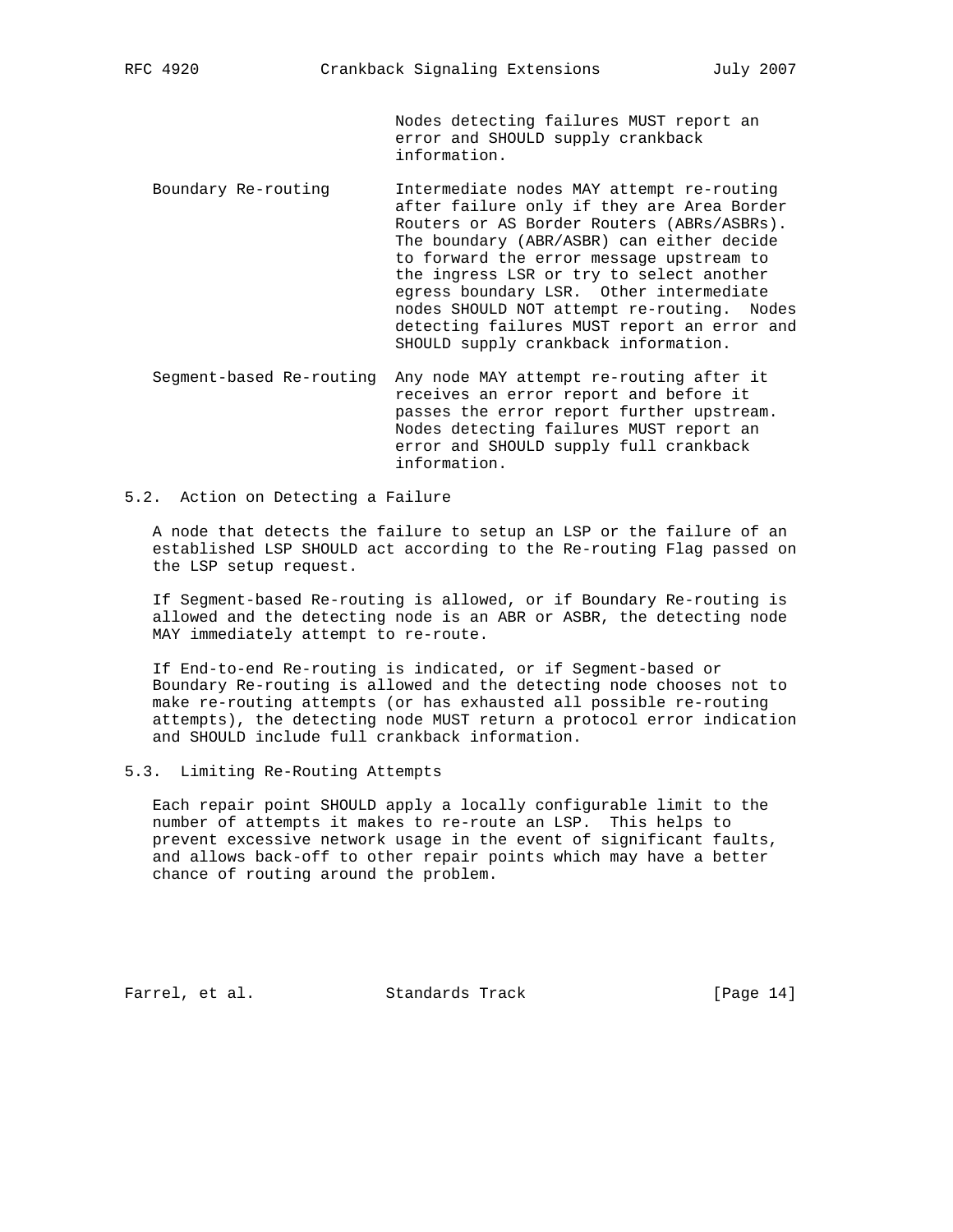5.3.1. New Status Codes for Re-Routing

 An error code/value of "Routing Problem"/"Re-routing limit exceeded" (24/22) is used to identify that a node has abandoned crankback re routing because it has reached a threshold for retry attempts.

 A node receiving an error response with this status code MAY also attempt crankback re-routing, but it is RECOMMENDED that such attempts be limited to the ingress LSR.

5.4. Protocol Control of Re-Routing Behavior

 The LSP\_ATTRIBUTES object defined in [RFC4420] is used on Path messages to convey the Re-Routing Flag described in Section 4.1. Three bits are defined for inclusion in the LSP Attributes TLV as follows. The bit numbers below have been assigned by IANA.

 Bit Name and Usage Number

- 1 End-to-end re-routing desired. This flag indicates the end-to-end re-routing behavior for an LSP under establishment. This MAY also be used for specifying the behavior of end-to-end LSP recovery for established LSPs.
- 2 Boundary re-routing desired. This flag indicates the boundary re-routing behavior for an LSP under establishment. This MAY also be used for specifying the segment-based LSP recovery through nested crankback for established LSPs. The boundary ABR/ASBR can either decide to forward the PathErr message upstream to an upstream boundary ABR/ASBR or to the ingress LSR. Alternatively, it can try to select another egress boundary LSR.
- 3 Segment-based re-routing desired. This flag indicates the segment-based re-routing behavior for an LSP under establishment. This MAY also be used to specify the segment-based LSP recovery for established LSPs.
- 6. Reporting Crankback Information
- 6.1. Required Information

 As described above, full crankback information SHOULD indicate the node, link, and other resources, which have been attempted but have failed because of allocation issues or network failure.

Farrel, et al. Standards Track [Page 15]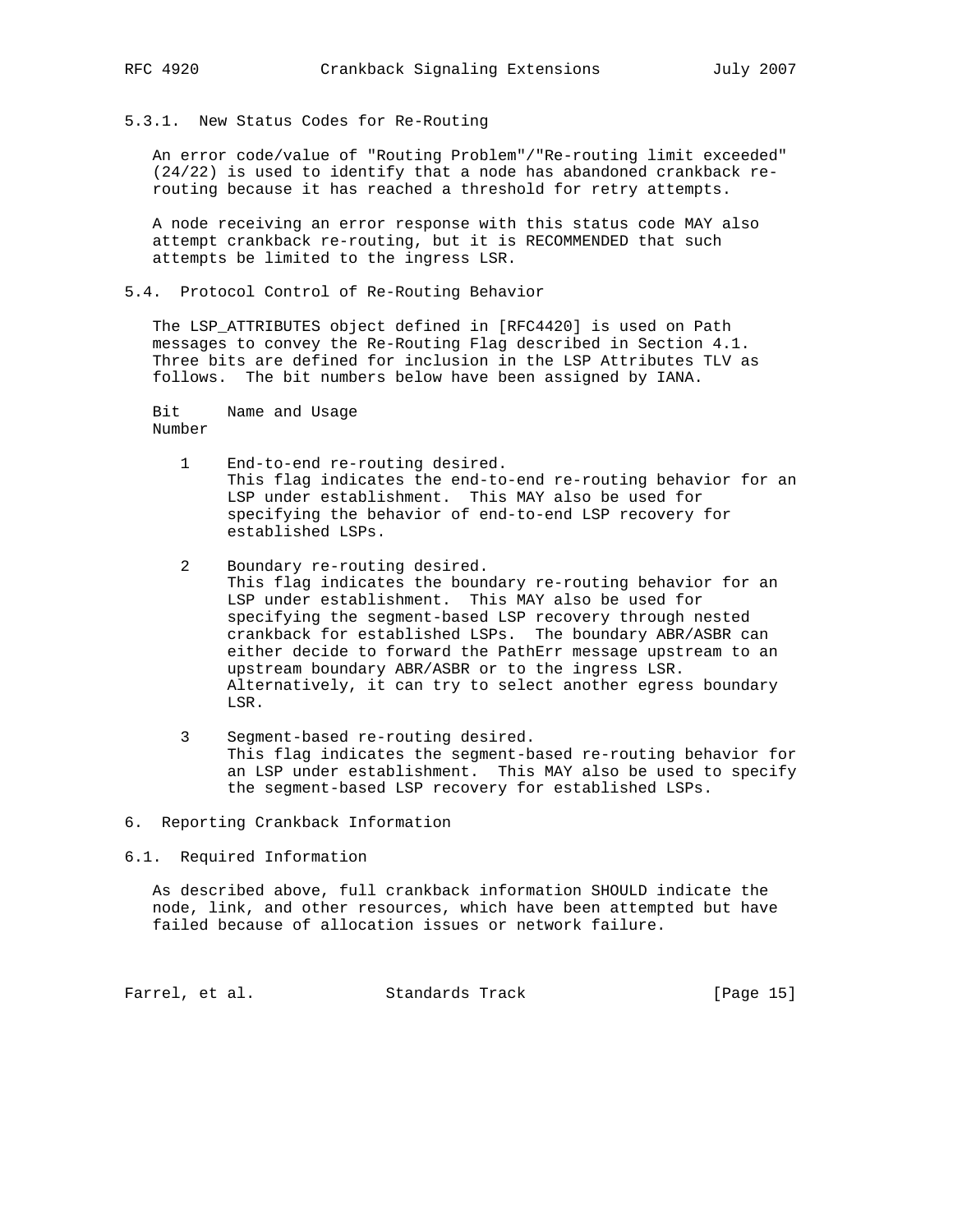The default crankback information SHOULD include the interface and the node address.

 Any address reported in such crankback information SHOULD be an address that was distributed by the routing protocols (OSPF and IS- IS) in their TE link state advertisements. However, some additional information such as component link identifiers is additional to this.

# 6.2. Protocol Extensions

 [RFC3473] defines an IF\_ID ERROR\_SPEC object that can be used on PathErr, ResvErr and Notify messages to convey the information carried in the Error Spec Object defined in [RFC3209]. Additionally, the IF\_ID ERROR\_SPEC Object has the scope for carrying TLVs that identify the link associated with the error.

 The TLVs for use with this object are defined in [RFC3471], and are listed below. They are used in two places. In the IF\_ID RSVP\_HOP object they are used to identify links. In the IF\_ID ERROR\_SPEC object they are used to identify the failed resource which is usually the downstream resource from the reporting node.

 Type Length Format Description -------------------------------------------------------------------- 1 8 IPv4 Addr. IPv4 (Interface address) 2 20 IPv6 Addr. IPv6 (Interface address) 3 12 Compound IF\_INDEX (Interface index) 4 12 Compound COMPONENT\_IF\_DOWNSTREAM (Component interface) 5 12 Compound COMPONENT\_IF\_UPSTREAM (Component interface)

 Note that TLVs 4 and 5 are obsoleted by [RFC4201] and SHOULD NOT be used to identify component interfaces in IF\_ID ERROR\_SPEC objects.

 In order to facilitate reporting of crankback information, the following additional TLVs are defined.

Farrel, et al. Standards Track [Page 16]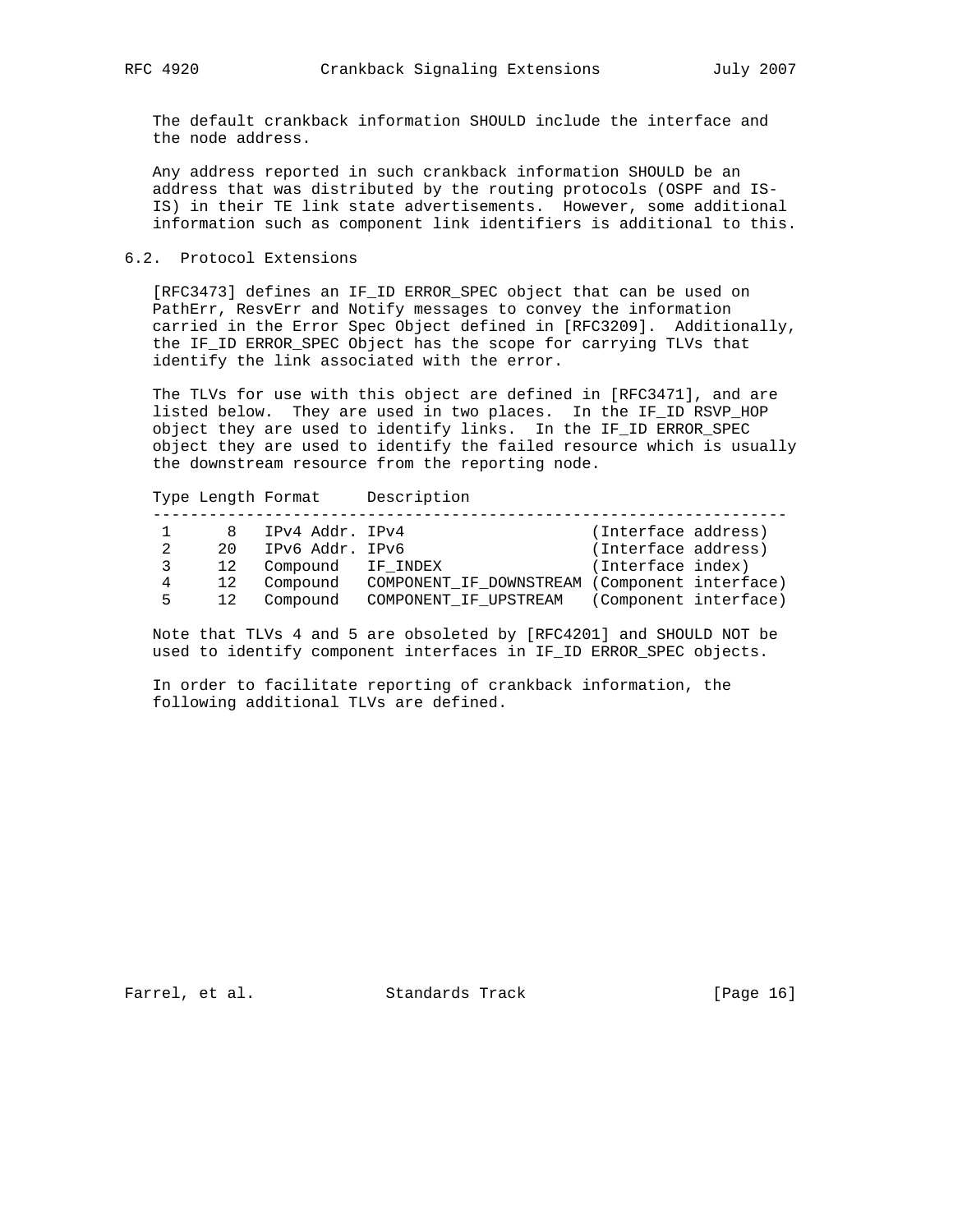|                 |              |                     | Type Length Format Description |                      |
|-----------------|--------------|---------------------|--------------------------------|----------------------|
| 6               | var          |                     | See below DOWNSTREAM LABEL     | (GMPLS label)        |
| 7               | var          |                     | See below UPSTREAM LABEL       | (GMPLS label)        |
| 8               | 8            | See below           | NODE ID                        | (TE Router ID)       |
| 9               | X            |                     | See below OSPF AREA            | (Area ID)            |
| 10              | $\mathbf x$  | See below ISIS AREA |                                | (Area ID)            |
| 11              | 8            |                     | See below AUTONOMOUS_SYSTEM    | (Autonomous system)  |
| 12 <sup>°</sup> | var          |                     | See below ERO CONTEXT          | (ERO subobject)      |
| 13              | var          |                     | See below ERO NEXT CONTEXT     | (ERO subobjects)     |
| 14              | 8            |                     | IPv4 Addr. PREVIOUS HOP IPv4   | (Node address)       |
| 15              | 20           |                     | IPv6 Addr. PREVIOUS_HOP_IPv6   | (Node address)       |
| 16              | 8            | IPv4 Addr.          | INCOMING IPv4                  | (Interface address)  |
| 17              | 20           |                     | IPv6 Addr. INCOMING_IPv6       | (Interface address)  |
| 18              | $12 \,$      | Compound            | INCOMING IF INDEX              | (Interface index)    |
| 19              | var          | See below           | INCOMING DOWN LABEL            | (GMPLS label)        |
| 20              | var          | See below           | INCOMING UP LABEL              | (GMPLS label)        |
| 21              | 8            | See below           | REPORTING_NODE_ID              | (Router ID)          |
| 22              | $\mathbf{x}$ | See below           | REPORTING OSPF AREA            | (Area ID)            |
| 23              | X            | See below           | REPORTING ISIS AREA            | (Area ID)            |
| 24              | 8            | See below           | REPORTING AS                   | (Autonomous system)  |
| 25              | var          |                     | See below PROPOSED_ERO         | (ERO subobjects)     |
| 26              | var          |                     | See below NODE EXCLUSIONS      | (List of nodes)      |
| 27              | var          |                     | See below LINK EXCLUSIONS      | (List of interfaces) |

 For types 1, 2, and 3 the format of the Value field is already defined in [RFC3471].

 For types 14 and 16, the format of the Value field is the same as for type 1.

 For types 15 and 17, the format of the Value field is the same as for type 2.

For type 18, the format of the Value field is the same as for type 3.

 For types 6, 7, 19, and 20, the length field is variable and the Value field is a label as defined in [RFC3471]. As with all uses of labels, it is assumed that any node that can process the label information knows the syntax and semantics of the label from the context. Note that all TLVs are zero-padded to a multiple of four octets so that if a label is not itself a multiple of four octets, it must be disambiguated from the trailing zero pads by knowledge derived from the context.

Farrel, et al. Standards Track [Page 17]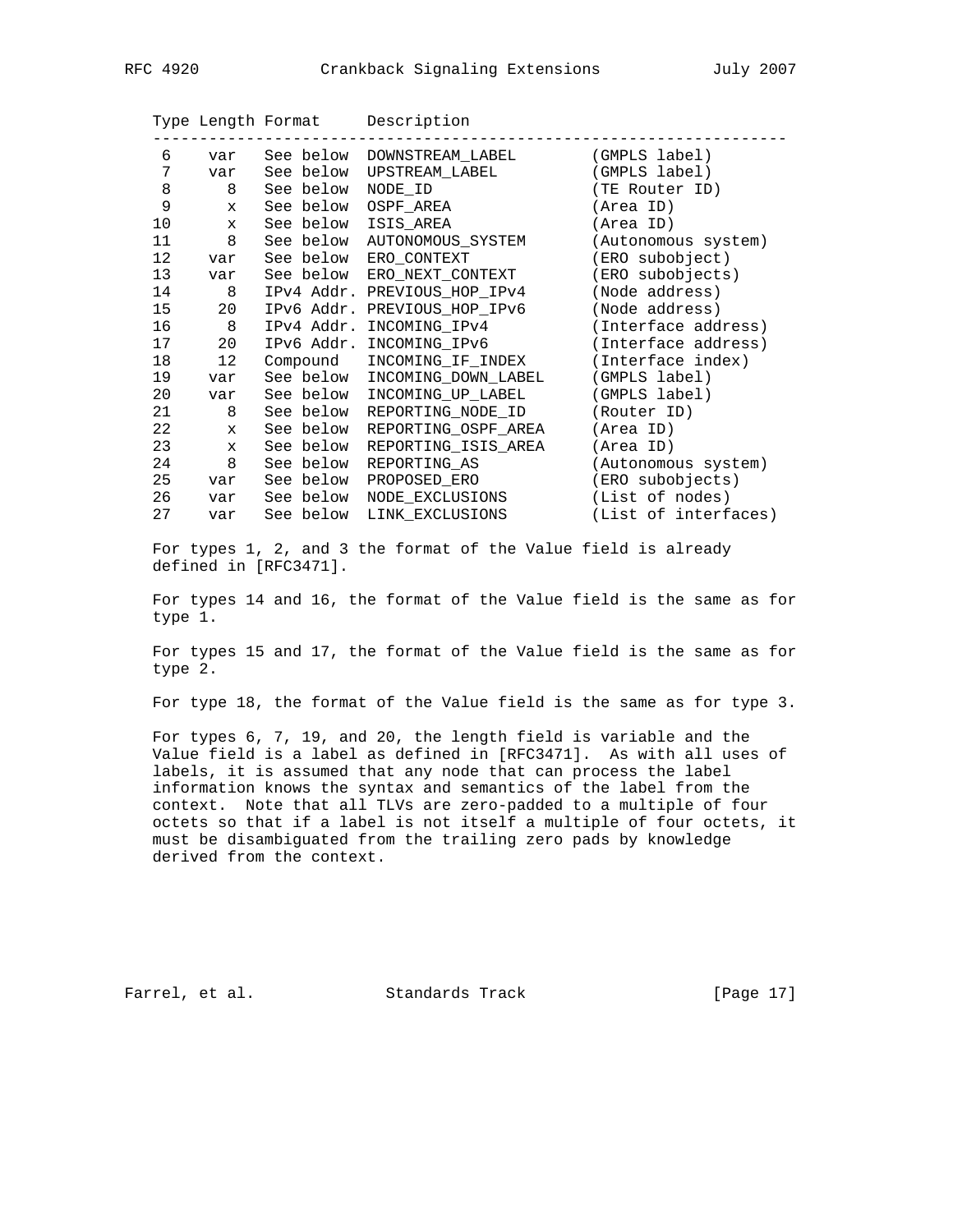For types 8 and 21, the Value field has the format: 0  $1$  2 3 0 1 2 3 4 5 6 7 8 9 0 1 2 3 4 5 6 7 8 9 0 1 2 3 4 5 6 7 8 9 0 1 +-+-+-+-+-+-+-+-+-+-+-+-+-+-+-+-+-+-+-+-+-+-+-+-+-+-+-+-+-+-+-+-+ Router ID +-+-+-+-+-+-+-+-+-+-+-+-+-+-+-+-+-+-+-+-+-+-+-+-+-+-+-+-+-+-+-+-+ Router ID: 32 bits The TE Router ID (TLV type 8) or the Router ID (TLV type 21) used to identify the node within the IGP. For types 9 and 22, the Value field has the format:  $0$  1 2 3 0 1 2 3 4 5 6 7 8 9 0 1 2 3 4 5 6 7 8 9 0 1 2 3 4 5 6 7 8 9 0 1 +-+-+-+-+-+-+-+-+-+-+-+-+-+-+-+-+-+-+-+-+-+-+-+-+-+-+-+-+-+-+-+-+ | OSPF Area Identifier | +-+-+-+-+-+-+-+-+-+-+-+-+-+-+-+-+-+-+-+-+-+-+-+-+-+-+-+-+-+-+-+-+ OSPF Area Identifier The 4-octet area identifier for the node. This identifies the area where the failure has occurred. For types 10 and 23, the Value field has the format:  $0$  1 2 3 0 1 2 3 4 5 6 7 8 9 0 1 2 3 4 5 6 7 8 9 0 1 2 3 4 5 6 7 8 9 0 1 +-+-+-+-+-+-+-+-+-+-+-+-+-+-+-+-+-+-+-+-+-+-+-+-+-+-+-+-+-+-+-+-+ | Length | IS-IS Area Identifier | +-+-+-+-+-+-+-+-+-+-+-+-+-+-+-+-+-+-+-+-+-+-+-+-+-+-+-+-+-+-+-+-+ IS-IS Area Identifier (continued) +-+-+-+-+-+-+-+-+-+-+-+-+-+-+-+-+-+-+-+-+-+-+-+-+-+-+-+-+-+-+-+-+ Length Length of the actual (non-padded) IS-IS Area Identifier in octets. Valid values are from 2 to 11 inclusive. IS-IS Area Identifier The variable-length IS-IS area identifier. Padded with trailing zeroes to a four-octet boundary. Farrel, et al. Standards Track [Page 18]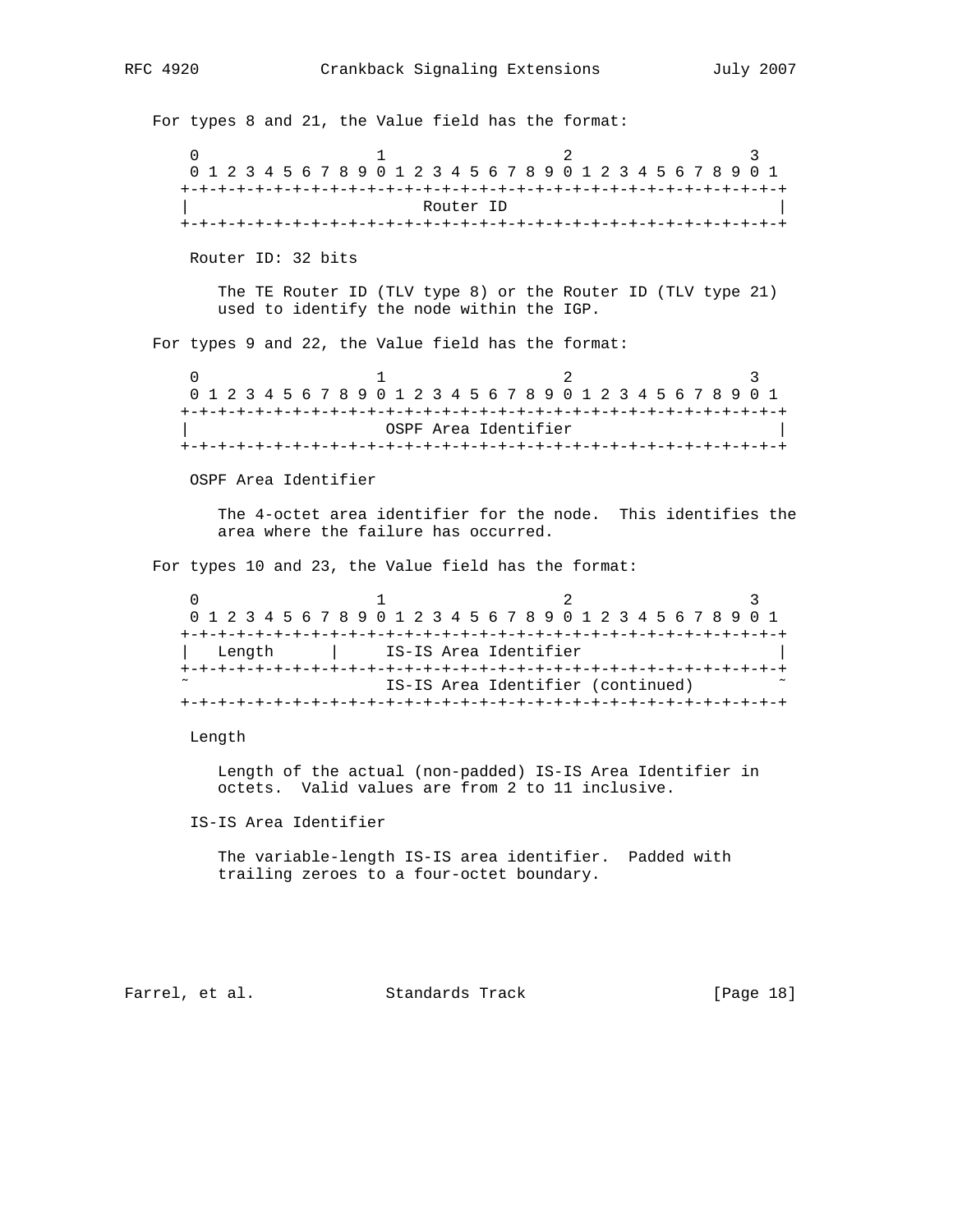For types 11 and 24, the Value field has the format: 0  $1$  2 3 0 1 2 3 4 5 6 7 8 9 0 1 2 3 4 5 6 7 8 9 0 1 2 3 4 5 6 7 8 9 0 1 +-+-+-+-+-+-+-+-+-+-+-+-+-+-+-+-+-+-+-+-+-+-+-+-+-+-+-+-+-+-+-+-+ Autonomous System Number +-+-+-+-+-+-+-+-+-+-+-+-+-+-+-+-+-+-+-+-+-+-+-+-+-+-+-+-+-+-+-+-+ Autonomous System Number: 32 bits The AS Number of the associated Autonomous System. Note that if 16-bit AS numbers are in use, the low order bits (16 through 31) should be used and the high order bits (0 through 15) should be set to zero. For types 12, 13, and 25, the Value field has the format: 0  $1$  2 3 0 1 2 3 4 5 6 7 8 9 0 1 2 3 4 5 6 7 8 9 0 1 2 3 4 5 6 7 8 9 0 1 +-+-+-+-+-+-+-+-+-+-+-+-+-+-+-+-+-+-+-+-+-+-+-+-+-+-+-+-+-+-+-+-+ | | ERO Subobjects | | +-+-+-+-+-+-+-+-+-+-+-+-+-+-+-+-+-+-+-+-+-+-+-+-+-+-+-+-+-+-+-+-+ ERO Subobjects: A sequence of Explicit Route Object (ERO) subobjects. Any ERO subobjects are allowed whether defined in [RFC3209], [RFC3473], or other documents. Note that ERO subobjects contain their own types and lengths. For type 26, the Value field has the format:  $0$  1 2 3 0 1 2 3 4 5 6 7 8 9 0 1 2 3 4 5 6 7 8 9 0 1 2 3 4 5 6 7 8 9 0 1 +-+-+-+-+-+-+-+-+-+-+-+-+-+-+-+-+-+-+-+-+-+-+-+-+-+-+-+-+-+-+-+-+ | | Node Identifiers | | +-+-+-+-+-+-+-+-+-+-+-+-+-+-+-+-+-+-+-+-+-+-+-+-+-+-+-+-+-+-+-+-+

Farrel, et al. Standards Track [Page 19]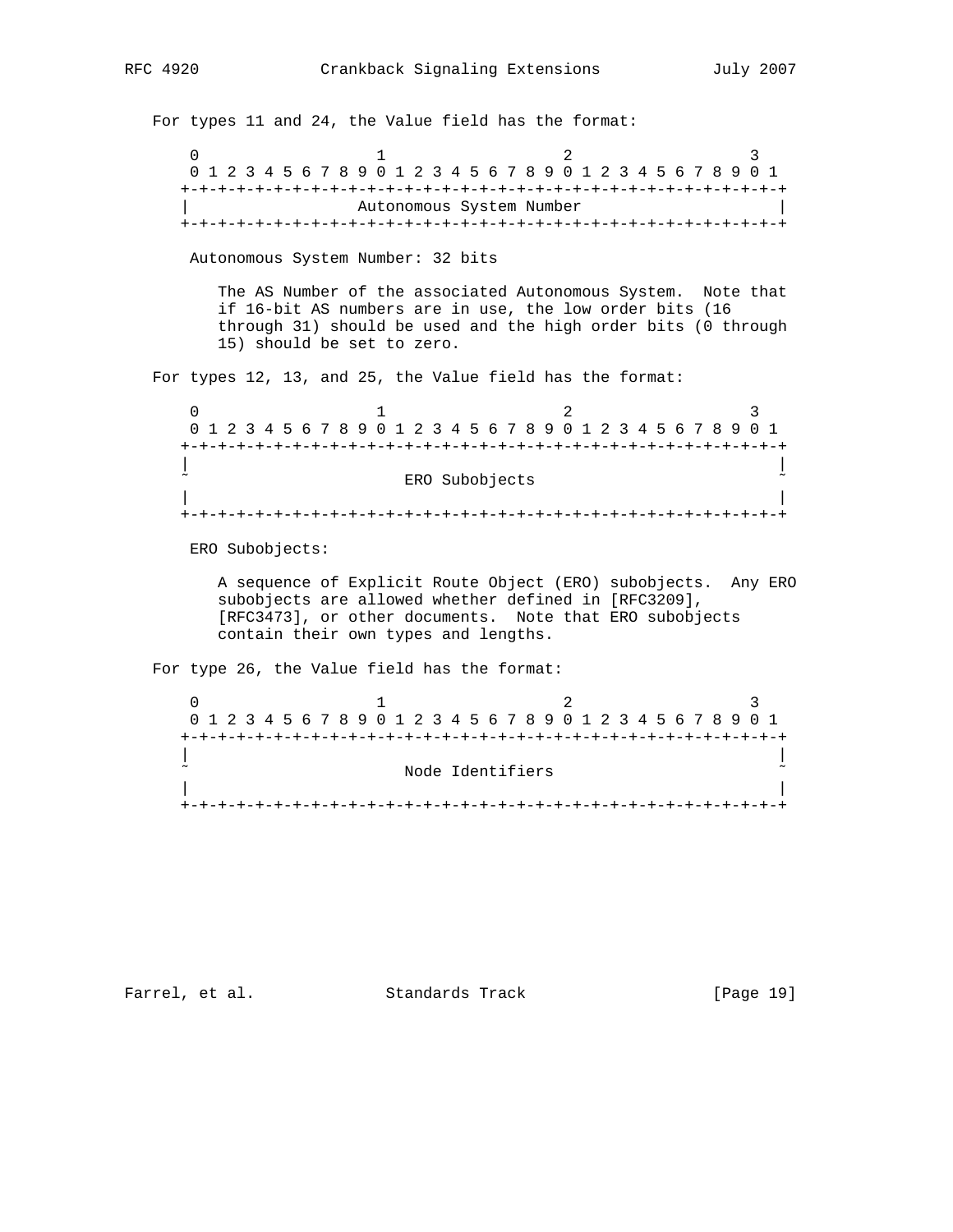Node Identifiers:

 A sequence of TLVs as defined here of types 1, 2, or 8 that indicates downstream nodes that have already participated in crankback attempts and have been declared unusable for the current LSP setup attempt. Note that an interface identifier may be used to identify a node.

For type 27, the Value field has the format:

|        |  |  |  | 0 1 2 3 4 5 6 7 8 9 0 1 2 3 4 5 6 7 8 9 0 1 2 3 4 5 6 7 8 9 0 1 |  |                  |  |  |  |  |  |  |  |  |  |  |
|--------|--|--|--|-----------------------------------------------------------------|--|------------------|--|--|--|--|--|--|--|--|--|--|
|        |  |  |  |                                                                 |  |                  |  |  |  |  |  |  |  |  |  |  |
|        |  |  |  |                                                                 |  |                  |  |  |  |  |  |  |  |  |  |  |
| $\sim$ |  |  |  |                                                                 |  | Link Identifiers |  |  |  |  |  |  |  |  |  |  |
|        |  |  |  |                                                                 |  |                  |  |  |  |  |  |  |  |  |  |  |
|        |  |  |  |                                                                 |  |                  |  |  |  |  |  |  |  |  |  |  |

Link Identifiers:

 A sequence of TLVs as defined here of the same format as type 1, 2 or 3 TLVs that indicate incoming interfaces at downstream nodes that have already participated in crankback attempts and have been declared unusable for the current LSP setup attempt.

## 6.3. Guidance for Use of IF\_ID ERROR\_SPEC TLVs

### 6.3.1. General Principles

 If crankback is not being used, inclusion of an IF\_ID ERROR\_SPEC object in PathErr, ResvErr, and Notify messages follows the processing rules defined in [RFC3473] and [RFC4201]. A sender MAY include additional TLVs of types 6 through 27 to report crankback information for informational/monitoring purposes.

 If crankback is being used, the sender of a PathErr, ResvErr, or Notify message MUST use the IF\_ID ERROR\_SPEC object and MUST include at least one of the TLVs in the range 1 through 3 as described in [RFC3473], [RFC4201], and the previous paragraph. Additional TLVs SHOULD also be included to report further information. The following section gives advice on which TLVs should be used under different circumstances, and which TLVs must be supported by LSRs.

 Note that all such additional TLVs are optional and MAY be omitted. Inclusion of the optional TLVs SHOULD be performed where doing so helps to facilitate error reporting and crankback. The TLVs fall into three categories: those that are essential to report the error, those that provide additional information that is or may be

Farrel, et al. Standards Track [Page 20]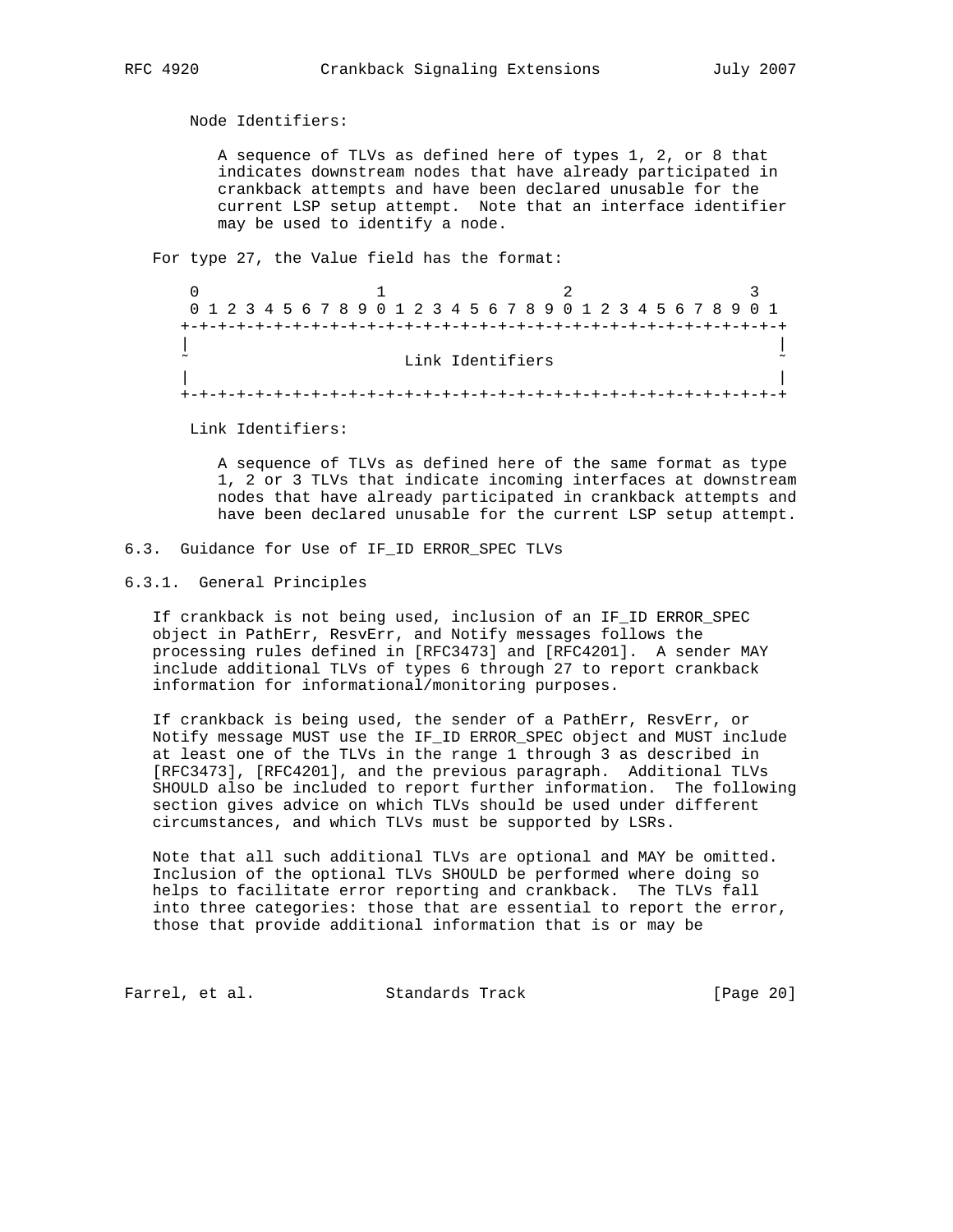fundamental to the utility of crankback, and those that provide additional information that may be useful for crankback in some circumstances.

 Note that all LSRs MUST be prepared to receive and forward any TLV as per [RFC3473]. This includes TLVs of type 4 or 5 as defined in [RFC3473] and obsoleted by [RFC4201]. There is, however, no requirement for an LSR to actively process any but the TLVs defined in [RFC3473]. An LSR that proposes to perform crankback re-routing SHOULD support receipt and processing of all of the fundamental crankback TLVs, and is RECOMMENDED to support the receipt and processing of the additional crankback TLVs.

 It should be noted, however, that some assumptions about the TLVs that will be used MAY be made based on the deployment scenarios. For example, a router that is deployed in a single-area network does not need to support the receipt and processing of TLV types 22 and 23. Those TLVs might be inserted in an IF\_ID ERROR\_SPEC object, but would not need to be processed by the receiver of a PathErr message.

#### 6.3.2. Error Report TLVs

 Error Report TLVs are those in the range 1 through 3. (Note that the obsoleted TLVs 4 and 5 may be considered in this category, but SHOULD NOT be used.)

 As stated above, when crankback information is reported, the IF\_ID ERROR\_SPEC object MUST be used. When the IF\_ID ERROR\_SPEC object is used, at least one of the TLVs in the range 1 through 3 MUST be present. The choice of which TLV to use will be dependent on the circumstance of the error and device capabilities. For example, a device that does not support IPv6 will not need the ability to create a TLV of type 2. Note, however, that such a device MUST still be prepared to receive and process all error report TLVs.

# 6.3.3. Fundamental Crankback TLVs

 Many of the TLVs report the specific resource that has failed. For example, TLV type 1 can be used to report that the setup attempt was blocked by some form of resource failure on a specific interface identified by the IP address supplied. TLVs in this category are 1 through 11, although TLVs 4 and 5 may be considered to be excluded from this category by dint of having been obsoleted.

 These TLVs SHOULD be supplied whenever the node detecting and reporting the failure with crankback information has the information available. (Note that some of these TLVs MUST be included as described in the previous two sections.)

Farrel, et al. Standards Track [Page 21]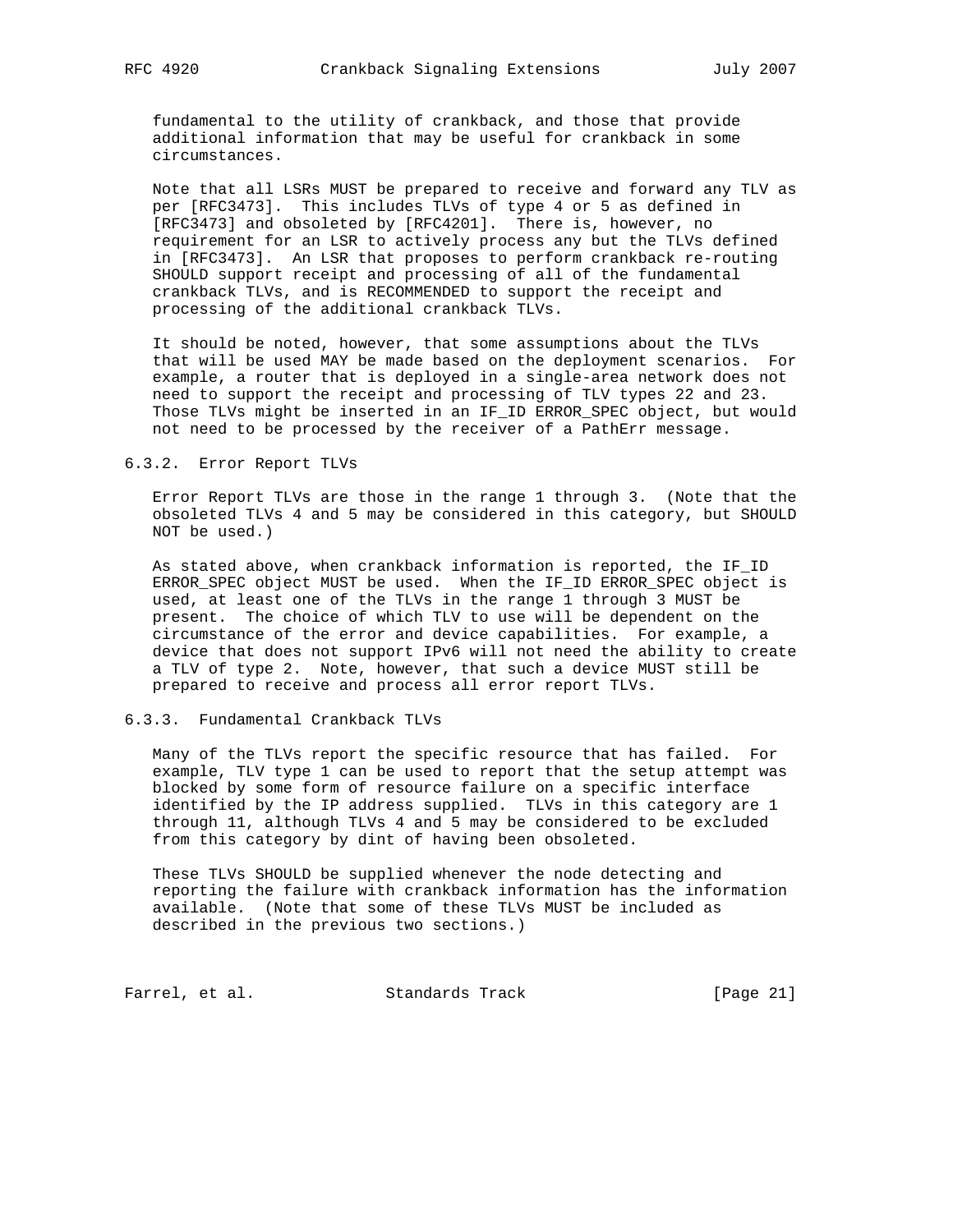The TLVs of type 8, 9, 10, and 11 MAY, however, be omitted according to local policy and relevance of the information.

6.3.4. Additional Crankback TLVs

 Some TLVs help to locate the fault within the context of the path of the LSP that was being set up. TLVs of types 12, 13, 14, and 15 help to set the context of the error within the scope of an explicit path that has loose hops or non-precise abstract nodes. The ERO context information is not always a requirement, but a node may notice that it is a member of the next hop in the ERO (such as a loose or non specific abstract node) and deduce that its upstream neighbor may have selected the path using next hop routing. In this case, providing the ERO context will be useful to the upstream node that performs re-routing.

 Note the distinction between TLVs 12 and 13 is the distinction between "this is the hop I was trying to satisfy when I failed" and "this is the next hop I was trying to reach when I failed".

 Reporting nodes SHOULD also supply TLVs from the range 12 through 20 as appropriate for reporting the error. The reporting nodes MAY also supply TLVs from the range 21 through 27.

 Note that in deciding whether a TLV in the range 12 through 20 "is appropriate", the reporting node should consider amongst other things, whether the information is pertinent to the cause of the failure. For example, when a cross-connection fails, it may be that the outgoing interface is faulted, in which case only the interface (for example, TLV type 1) needs to be reported, but if the problem is that the incoming interface cannot be connected to the outgoing interface because of temporary or permanent cross-connect limitations, the node should also include reference to the incoming interface (for example, TLV type 16).

 Four TLVs (21, 22, 23, and 24) allow the location of the reporting node to be expanded upon. These TLVs would not be included if the information is not of use within the local system, but might be added by ABRs relaying the error. Note that the Reporting Node ID (TLV 21) need not be included if the IP address of the reporting node as indicated in the ERROR\_SPEC itself, is sufficient to fully identify the node.

 The last three TLVs (25, 26, and 27) provide additional information for recomputation points. The reporting node (or a node forwarding the error) MAY make suggestions about how the error could have been avoided, for example, by supplying a partial ERO that would cause the LSP to be successfully set up if it were used. As the error

Farrel, et al. Standards Track [Page 22]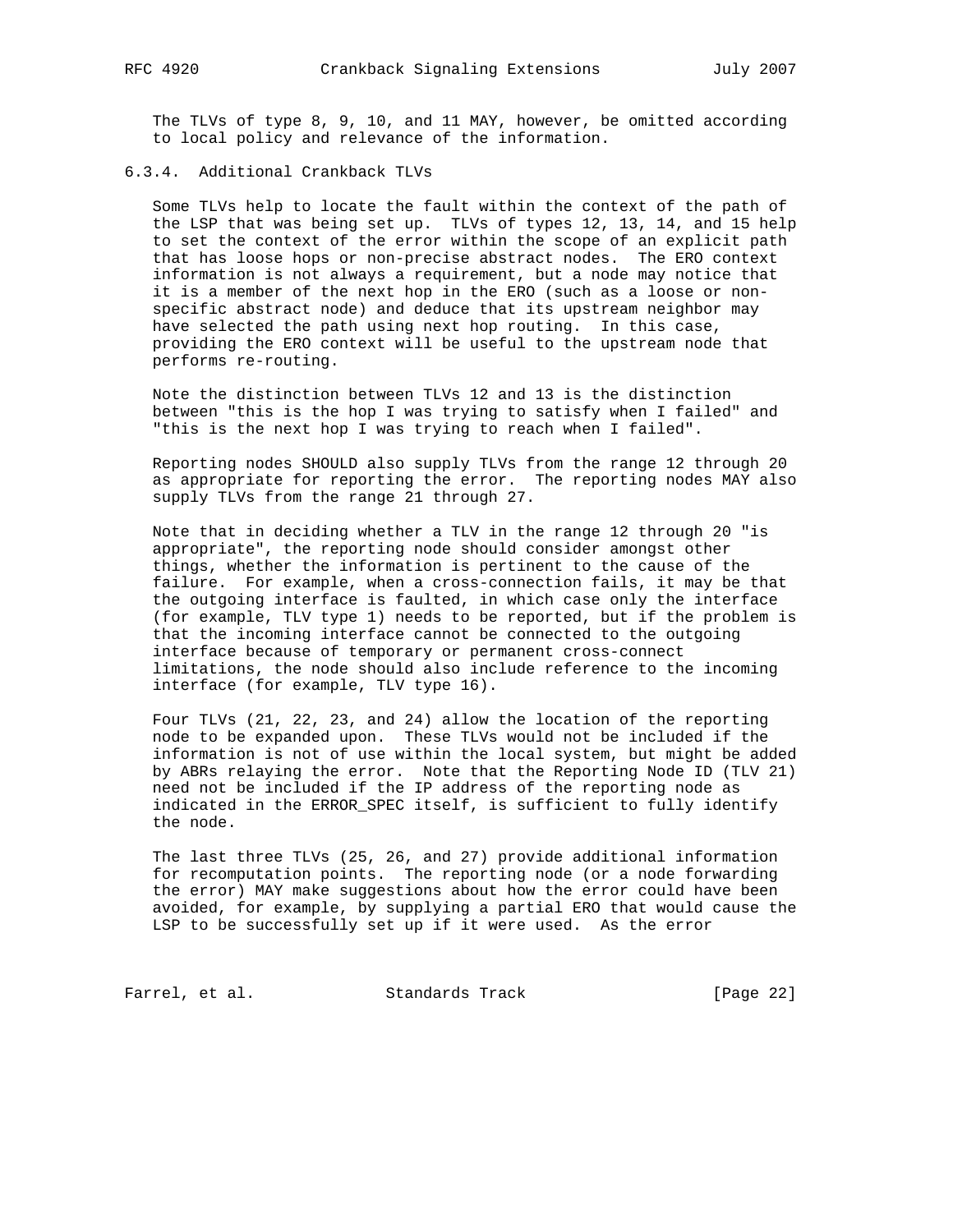propagates back upstream and as crankback routing is attempted and fails, it is beneficial to collect lists of failed nodes and links so that they will not be included in further computations performed at upstream nodes. These lists may also be factored into route exclusions [RFC4874].

 Note that there is no ordering requirement on any of the TLVs within the IF\_ID Error Spec, and no implication should be drawn from the ordering of the TLVs in a received IF\_ID Error Spec.

 The decision of precisely which TLV types a reporting node includes is dependent on the specific capabilities of the node, and is outside the scope of this document.

6.3.5. Grouping TLVs by Failure Location

 Further guidance as to the inclusion of crankback TLVs can be given by grouping the TLVs according to the location of the failure and the context within which it is reported. For example, a TLV that reports an area identifier would only need to be included as the crankback error report transits an area boundary.

Farrel, et al. Standards Track [Page 23]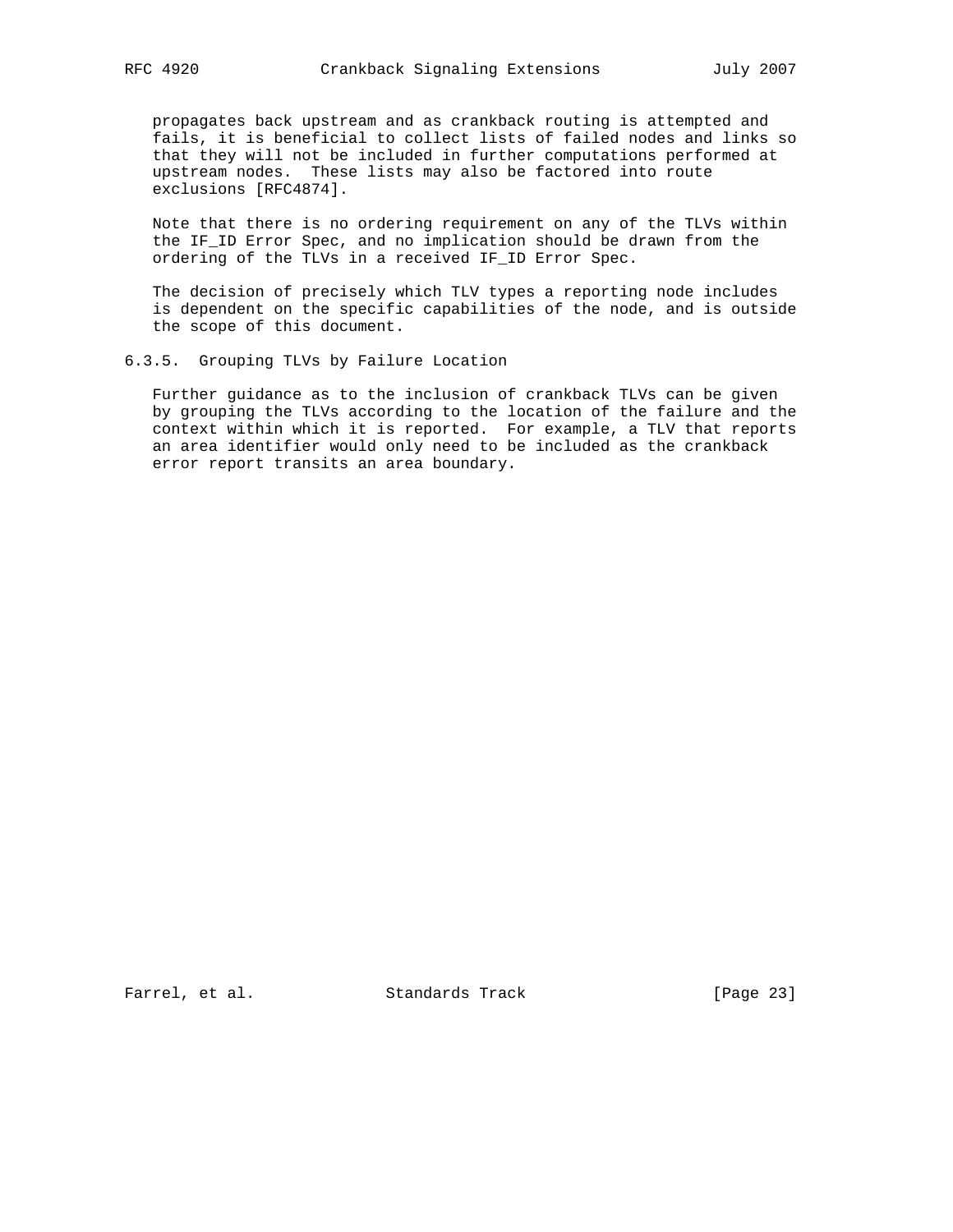| Resource Failure   |                                     |  |  |  |  |  |  |  |
|--------------------|-------------------------------------|--|--|--|--|--|--|--|
| $6 \qquad \qquad$  | DOWNSTREAM LABEL                    |  |  |  |  |  |  |  |
| 7                  | UPSTREAM LABEL                      |  |  |  |  |  |  |  |
| Interface Failures |                                     |  |  |  |  |  |  |  |
| 1                  | IPv4                                |  |  |  |  |  |  |  |
| $\mathbf{2}$       | IPv6                                |  |  |  |  |  |  |  |
| 3 <sup>7</sup>     | IF INDEX                            |  |  |  |  |  |  |  |
| $4\overline{ }$    | COMPONENT IF DOWNSTREAM (obsoleted) |  |  |  |  |  |  |  |
| 5                  | COMPONENT_IF_UPSTREAM (obsoleted)   |  |  |  |  |  |  |  |
| 12                 | ERO CONTEXT                         |  |  |  |  |  |  |  |
| 13                 | ERO NEXT CONTEXT                    |  |  |  |  |  |  |  |
| 14                 | PREVIOUS HOP IPv4                   |  |  |  |  |  |  |  |
| 15                 | PREVIOUS HOP IPv6                   |  |  |  |  |  |  |  |
| 16                 | INCOMING IPv4                       |  |  |  |  |  |  |  |
| 17                 | INCOMING_IPv6                       |  |  |  |  |  |  |  |
| 18                 | INCOMING IF INDEX                   |  |  |  |  |  |  |  |
| 19                 | INCOMING DOWN LABEL                 |  |  |  |  |  |  |  |
| 20                 | INCOMING UP LABEL                   |  |  |  |  |  |  |  |
| Node Failures      |                                     |  |  |  |  |  |  |  |
| 8                  | NODE ID                             |  |  |  |  |  |  |  |
| 21                 | REPORTING NODE ID                   |  |  |  |  |  |  |  |
| Area Failures      |                                     |  |  |  |  |  |  |  |
| 9                  | OSPF AREA                           |  |  |  |  |  |  |  |
| 10                 | ISIS AREA                           |  |  |  |  |  |  |  |
| 22                 | REPORTING OSPF AREA                 |  |  |  |  |  |  |  |
| 23                 | REPORTING ISIS AREA                 |  |  |  |  |  |  |  |
| 25                 | PROPOSED ERO                        |  |  |  |  |  |  |  |
| 26                 | NODE EXCLUSIONS                     |  |  |  |  |  |  |  |
| 27                 | LINK_EXCLUSIONS                     |  |  |  |  |  |  |  |
| AS Failures        |                                     |  |  |  |  |  |  |  |
| 11                 | AUTONOMOUS SYSTEM                   |  |  |  |  |  |  |  |
| 24                 | REPORTING AS                        |  |  |  |  |  |  |  |

 Although discussion of aggregation of crankback information is out of the scope of this document, it should be noted that this topic is closely aligned to the information presented here. Aggregation is discussed further in Section 6.4.5.

 No new object is used to distinguish between Path/Resv messages for an alternate LSP. Thus, the alternate LSP uses the same SESSION and SENDER\_TEMPLATE/FILTER\_SPEC objects as the ones used for the initial LSP under re-routing.

Farrel, et al. Standards Track [Page 24]

<sup>6.3.6.</sup> Alternate Path Identification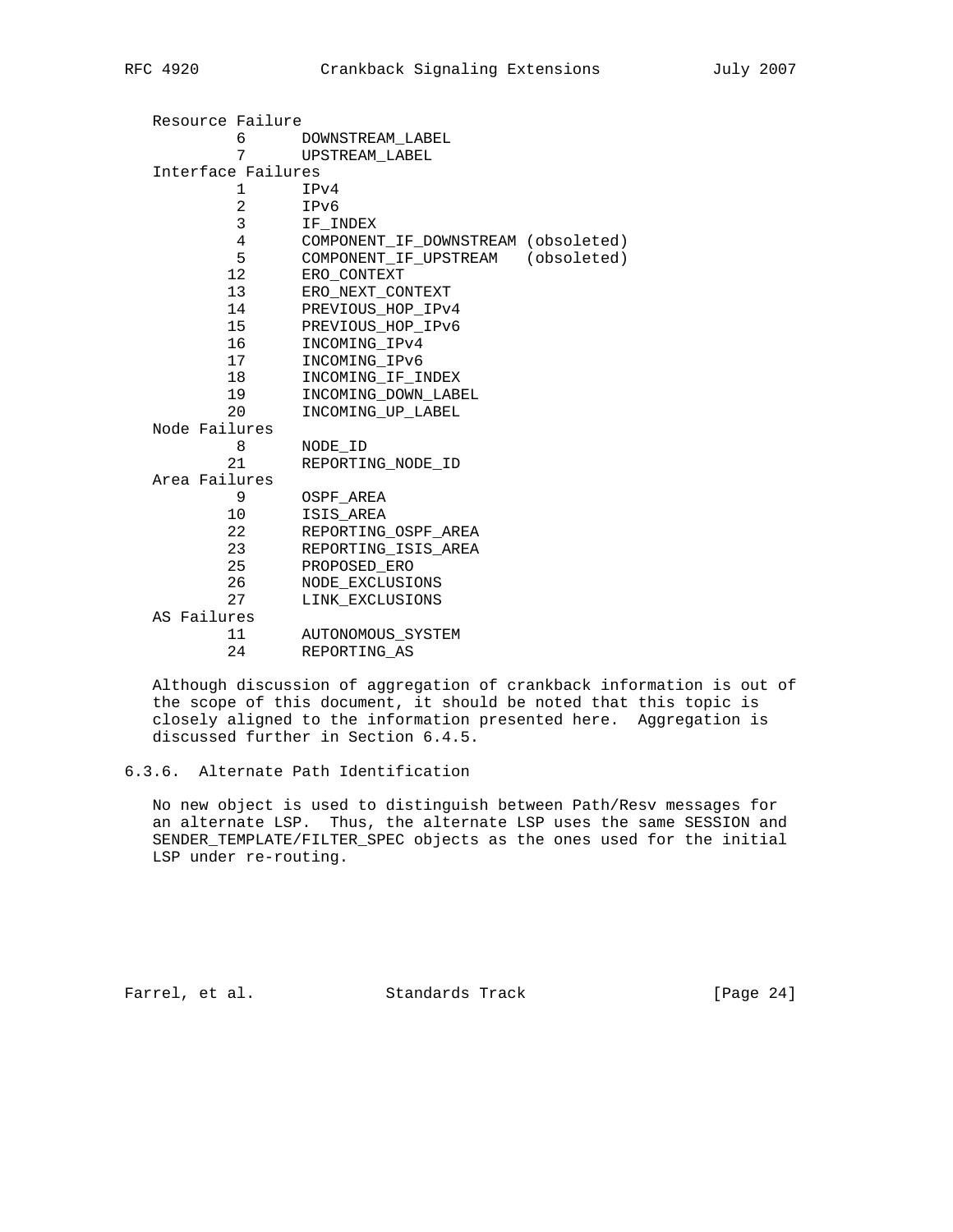# 6.4. Action on Receiving Crankback Information

## 6.4.1. Re-Route Attempts

 As described in Section 2, a node receiving crankback information in a PathErr must first check to see whether it is allowed to perform re-routing. This is indicated by the Re-routing Flags in the LSP\_ATTRIBUTES object during an LSP setup request.

 If a node is not allowed to perform re-routing it should forward the PathErr message, or if it is the ingress report the LSP as having failed.

 If re-routing is allowed, the node should attempt to compute a path to the destination using the original (received) explicit path and excluding the failed/blocked node/link. The new path should be added to an LSP setup request as an explicit route and signaled.

 LSRs performing crankback re-routing should store all received crankback information for an LSP until the LSP is successfully established or until the node abandons its attempts to re-route the LSP. On the next crankback re-routing path computation attempt, the LSR should exclude all the failed nodes, links and resources reported from previous attempts.

 It is an implementation decision whether the crankback information is discarded immediately upon a successful LSP establishment or retained for a period in case the LSP fails.

6.4.2. Location Identifiers of Blocked Links or Nodes

 In order to compute an alternate path by crankback re-routing, it is necessary to identify the blocked links or nodes and their locations. The common identifier of each link or node in an MPLS network should be specified. Both protocol-independent and protocol-dependent identifiers may be specified. Although a general identifier that is independent of other protocols is preferable, there are a couple of restrictions on its use as described in the following subsection.

 In link state protocols such as OSPF and IS-IS, each link and node in a network can be uniquely identified, for example, by the context of a TE Router ID and the Link ID. If the topology and resource information obtained by OSPF advertisements is used to compute a constraint-based path, the location of a blockage can be represented by such identifiers.

Farrel, et al. Standards Track [Page 25]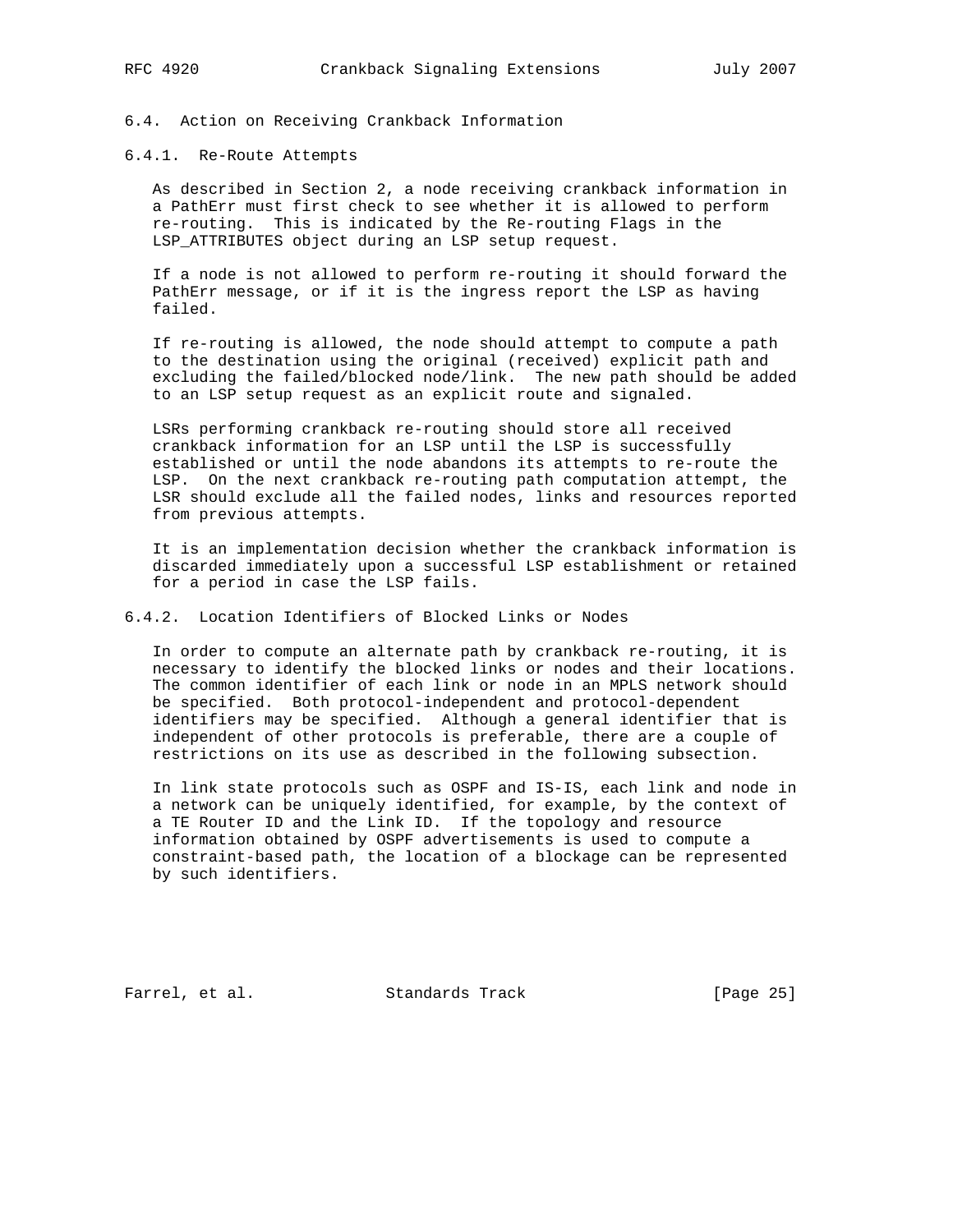Note that when the routing-protocol-specific link identifiers are used, the Re-routing Flag on the LSP setup request must have been set to show support for boundary or segment-based re-routing.

 In this document, we specify routing protocol specific link and node identifiers for OSPFv2, OSPFv3, and IS-IS for IPv4 and IPv6. These identifiers may only be used if segment-based re-routing is supported, as indicated by the Routing Behavior flag on the LSP setup request.

# 6.4.3. Locating Errors within Loose or Abstract Nodes

 The explicit route on the original LSP setup request may contain a loose or an Abstract Node. In these cases, the crankback information may refer to links or nodes that were not in the original explicit route.

 In order to compute a new path, the repair point may need to identify the pair of hops (or nodes) in the explicit route between which the error/blockage occurred.

 To assist this, the crankback information reports the top two hops of the explicit route as received at the reporting node. The first hop will likely identify the node or the link, the second hop will identify a 'next' hop from the original explicit route.

6.4.4. When Re-Routing Fails

 When a node cannot or chooses not to perform crankback re-routing, it must forward the PathErr message further upstream.

 However, when a node was responsible for expanding or replacing the explicit route as the LSP setup was processed, it MUST update the crankback information with regard to the explicit route that it received. Only if this is done will the upstream nodes stand a chance of successfully routing around the problem.

### 6.4.5. Aggregation of Crankback Information

 When a setup blocking error or an error in an established LSP occurs and crankback information is sent in an error notification message, an upstream node may choose to attempt crankback re-routing. If that node's attempts at re-routing fail, the node will accumulate a set of failure information. When the node gives up, it MUST propagate the failure message further upstream and include crankback information when it does so.

Farrel, et al. Standards Track [Page 26]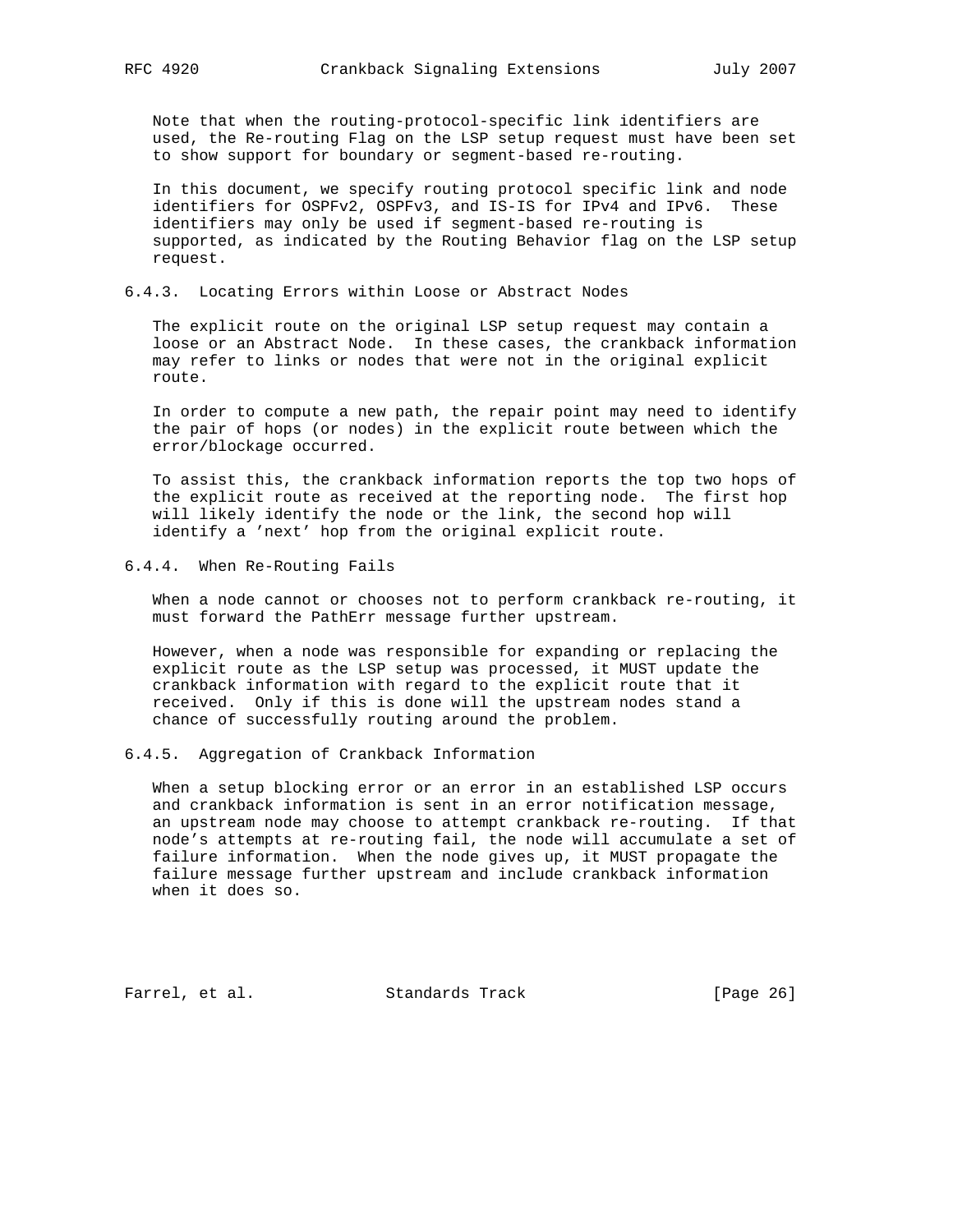Including a full list of all failures that have occurred due to multiple crankback failures by multiple repair point LSRs downstream could lead to too much signaled information using the protocol extensions described in this document. A compression mechanism for such information is available using TLVs 26 and 27. These TLVs allow for a more concise accumulation of failure information as crankback failures are propagated upstream.

 Aggregation may involve reporting all links from a node as unusable by flagging the node as unusable, flagging an ABR as unusable when there is no downstream path available, or including a TLV of type 9 which results in the exclusion of the entire area, and so on. The precise details of how aggregation of crankback information is performed are beyond the scope of this document.

# 6.5. Notification of Errors

# 6.5.1. ResvErr Processing

 As described above, the resource allocation failure for RSVP-TE may occur on the reverse path when the Resv message is being processed. In this case, it is still useful to return the received crankback information to the ingress LSR. However, when the egress LSR receives the ResvErr message, per [RFC2205] it still has the option of re-issuing the Resv with different resource requirements (although not on an alternate path).

 When a ResvErr carrying crankback information is received at an egress LSR, the egress LSR MAY ignore this object and perform the same actions that it would perform for any other ResvErr. However, if the egress LSR supports the crankback extensions defined in this document, and after all local recovery procedures have failed, it SHOULD generate a PathErr message carrying the crankback information and send it to the ingress LSR.

 If a ResvErr reports on more than one FILTER\_SPEC (because the Resv carried more than one FILTER\_SPEC) then only one set of crankback information should be present in the ResvErr and it should apply to all FILTER\_SPEC carried. In this case, it may be necessary per [RFC2205] to generate more than one PathErr.

Farrel, et al. Standards Track [Page 27]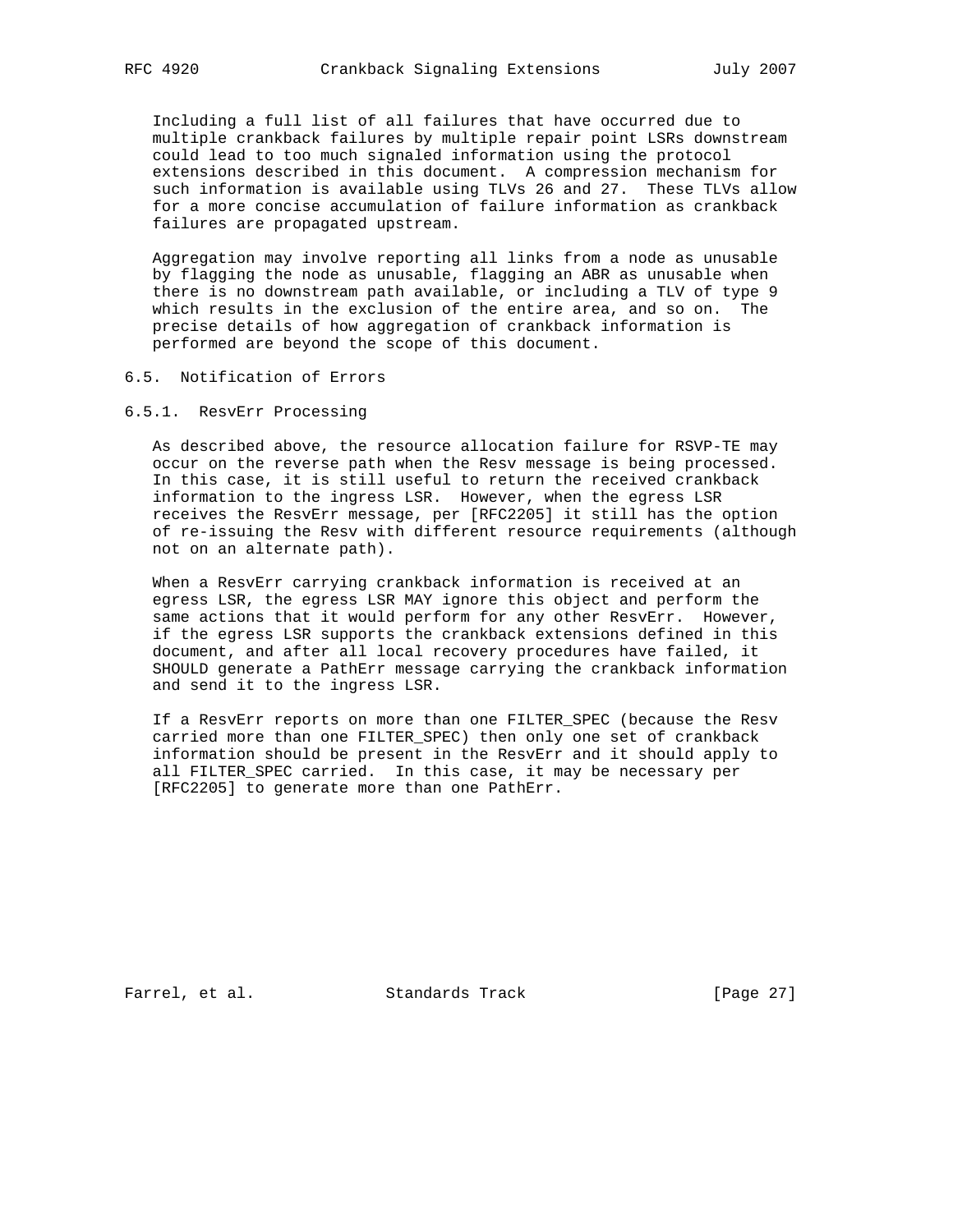# 6.5.2. Notify Message Processing

 [RFC3473] defines the Notify message to enhance error reporting in RSVP-TE networks. This message is not intended to replace the PathErr and ResvErr messages. The Notify message is sent to addresses requested on the Path and Resv messages. These addresses could (but need not) identify the ingress and egress LSRs, respectively.

When a network error occurs, such as the failure of link hardware, the LSRs that detect the error MAY send Notify messages to the requested addresses. The type of error that causes a Notify message to be sent is an implementation detail.

 In the event of a failure, an LSR that supports [RFC3473] and the crankback extensions defined in this document MAY choose to send a Notify message carrying crankback information. This would ensure a speedier report of the error to the ingress and/or egress LSRs.

### 6.6. Error Values

 Error values for the Error Code "Admission Control Failure" are defined in [RFC2205]. Error values for the error code "Routing Problem" are defined in [RFC3209] and [RFC3473].

 A new error value is defined for the error code "Routing Problem". "Re-routing limit exceeded" indicates that re-routing has failed because the number of crankback re-routing attempts has gone beyond the predetermined threshold at an individual LSR.

# 6.7. Backward Compatibility

 It is recognized that not all nodes in an RSVP-TE network will support the extensions defined in this document. It is important that an LSR that does not support these extensions can continue to process a PathErr, ResvErr, or Notify message even if it carries the newly defined IF\_ID ERROR\_SPEC information (TLVs).

 This document does not introduce any backward compatibility issues provided that existing implementations conform to the TLV processing rules defined in [RFC3471] and [RFC3473].

Farrel, et al. Standards Track [Page 28]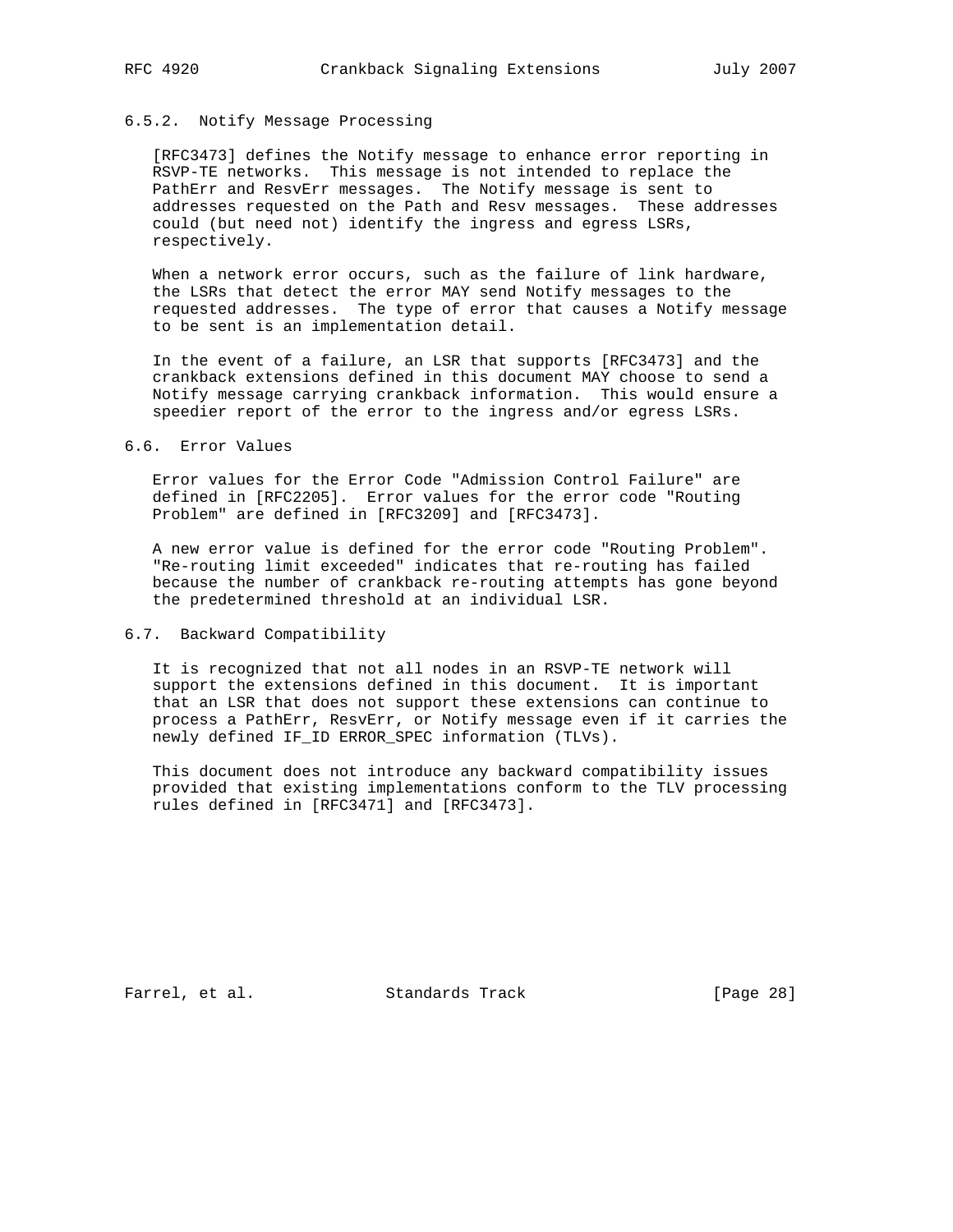## 7. LSP Recovery Considerations

 LSP recovery is performed to recover an established LSP when a failure occurs along the path. In the case of LSP recovery, the extensions for crankback re-routing explained above can be applied for improving performance. This section gives an example of applying the above extensions to LSP recovery. The goal of this example is to give a general overview of how this might work, and not to give a detailed procedure for LSP recovery.

 Although there are several techniques for LSP recovery, this section explains the case of on-demand LSP recovery, which attempts to set up a new LSP on demand after detecting an LSP failure.

## 7.1. Upstream of the Fault

 When an LSR detects a fault on an adjacent downstream link or node, a PathErr message is sent upstream. In GMPLS, the ERROR\_SPEC object may carry a Path\_State\_Remove\_Flag indication. Each LSR receiving the message then releases the corresponding LSP. (Note that if the state removal indication is not present on the PathErr message, the ingress node MUST issue a PathTear message to cause the resources to be released.) If the failed LSP has to be recovered at an upstream LSR, the IF\_ID ERROR SPEC that includes the location information of the failed link or node is included in the PathErr message. The ingress, intermediate area border LSR, or indeed any repair point permitted by the Re-routing Flags, that receives the PathErr message can terminate the message and then perform alternate routing.

 In a flat network, when the ingress LSR receives the PathErr message with the IF\_ID ERROR\_SPEC TLVs, it computes an alternate path around the blocked link or node satisfying the QoS guarantees. If an alternate path is found, a new Path message is sent over this path toward the egress LSR.

 In a network segmented into areas, the following procedures can be used. As explained in Section 5.4, the LSP recovery behavior is indicated in the Flags field of the LSP\_ATTRIBUTES object of the Path message. If the Flags indicate "End-to-end re-routing", the PathErr message is returned all the way back to the ingress LSR, which may then issue a new Path message along another path, which is the same procedure as in the flat network case above.

 If the Flags field indicates Boundary re-routing, the ingress area border LSR MAY terminate the PathErr message and then perform alternate routing within the area for which the area border LSR is the ingress LSR.

Farrel, et al. Standards Track [Page 29]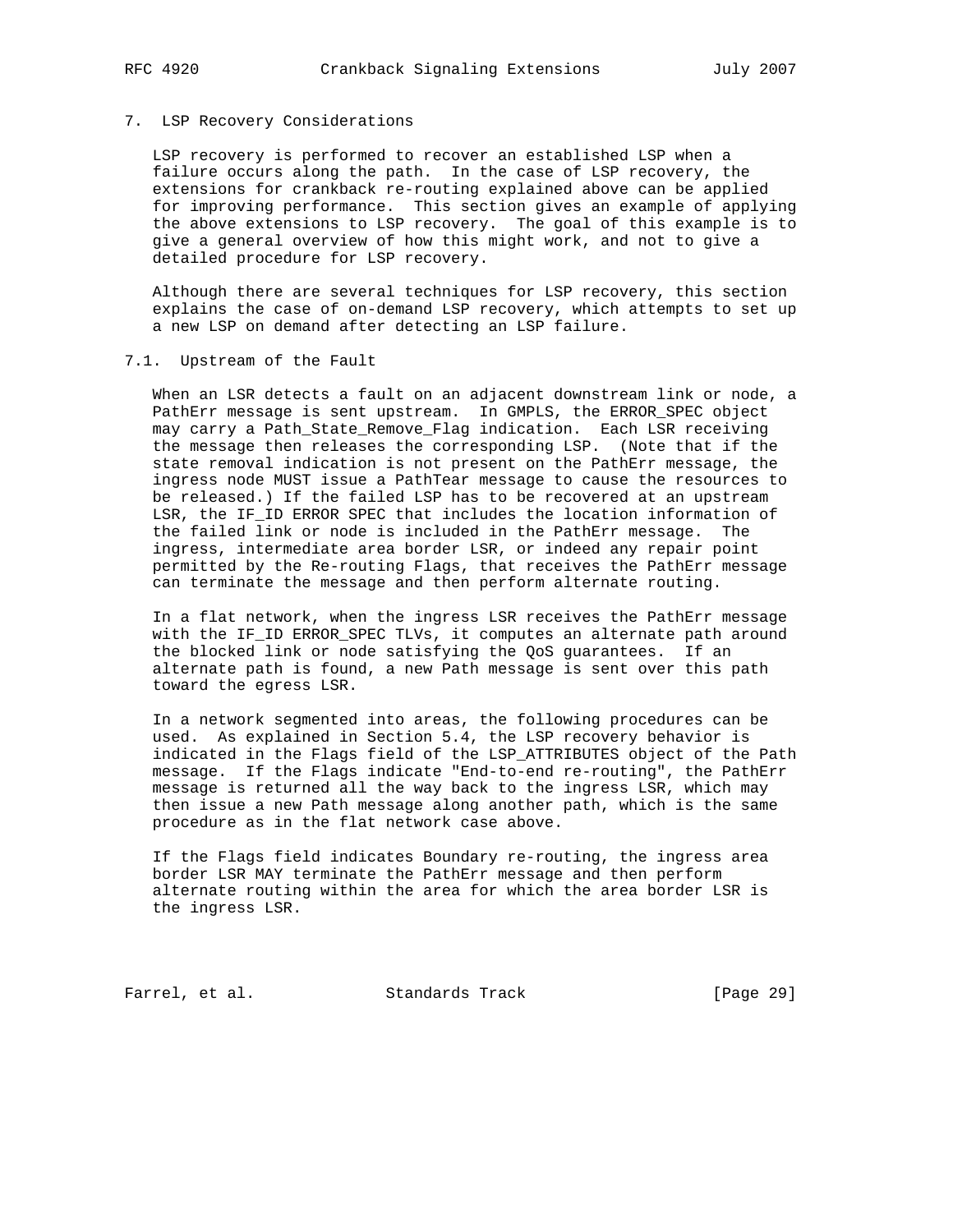If the Flags field indicates segment-based re-routing, any node MAY apply the procedures described above for Boundary re-routing.

7.2. Downstream of the Fault

 This section only applies to errors that occur after an LSP has been established. Note that an LSR that generates a PathErr with Path\_State\_Remove Flag SHOULD also send a PathTear downstream to clean up the LSP.

 A node that detects a fault and is downstream of the fault MAY send a PathErr and/or Notify message containing an IF\_ID ERROR SPEC that includes the location information of the failed link or node, and MAY send a PathTear to clean up the LSP at all other downstream nodes.

 However, if the reservation style for the LSP is Shared Explicit (SE) the detecting LSR MAY choose not to send a PathTear -- this leaves the downstream LSP state in place and facilitates make-before-break repair of the LSP re-utilizing downstream resources. Note that if the detecting node does not send a PathTear immediately, then the unused state will timeout according to the normal rules of [RFC2205].

 At a well-known merge point, an ABR or an ASBR, a similar decision might also be made so as to better facilitate make-before-break repair. In this case, a received PathTear might be 'absorbed' and not propagated further downstream for an LSP that has an SE reservation style. Note, however, that this is a divergence from the protocol and might severely impact normal tear-down of LSPs.

- 8. IANA Considerations
- 8.1. Error Codes

 IANA maintains a registry called "RSVP Parameters" with a subregistry called "Error Codes and Globally-Defined Error Value Sub-Codes". This subregistry includes the RSVP-TE "Routing Problem" error code that is defined in [RFC3209].

 IANA has assigned a new error value for the "Routing Problem" error code as follows:

22 Re-routing limit exceeded.

Farrel, et al. Standards Track [Page 30]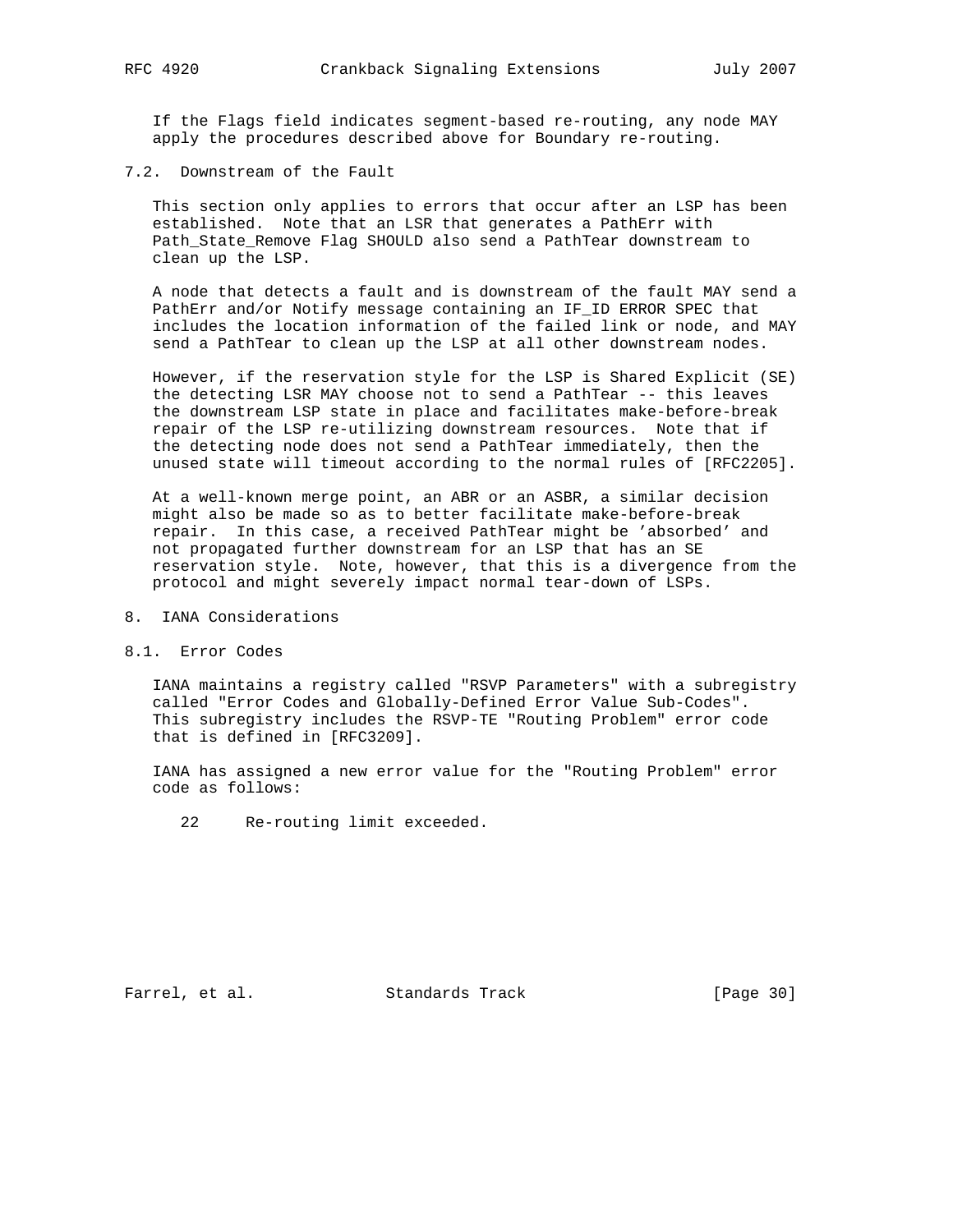# 8.2. IF\_ID\_ERROR\_SPEC TLVs

 The IF\_ID\_ERROR\_SPEC TLV type values defined in [RFC3471] are maintained by IANA in the "Interface\_ID Types" subregistry of the "GMPLS Signaling Parameters" registry.

 IANA has made new assignments from this subregistry for the new TLV types defined in Section 6.2 of this document.

# 8.3. LSP\_ATTRIBUTES Object

 IANA maintains an "RSVP TE Parameters" registry with an "Attributes Flags" subregistry. IANA has made three new allocations from this registry as listed in Section 5.4.

 These bits are defined for inclusion in the LSP Attributes TLV of the LSP\_ATTRIBUTES. The values shown have been assigned by IANA.

### 9. Security Considerations

 The RSVP-TE trust model assumes that RSVP-TE neighbors and peers trust each other to exchange legitimate and non-malicious messages. This assumption is necessary in order that the signaling protocol can function.

 Note that this trust model is assumed to cascade. That is, if an LSR trusts its neighbors, it extends this trust to all LSRs that its neighbor trusts. This means that the trust model is usually applied across the whole network to create a trust domain.

 Authentication of neighbor identity is already a standard provision of RSVP-TE, as is the protection of messages against tampering and spoofing. Refer to [RFC2205], [RFC3209], and [RFC3473] for a description of applicable security considerations. These considerations and mechanisms are applicable to hop-by-hop message exchanges (such as used for crankback propagation on PathErr messages) and directed message exchanges (such as used for crankback propagation on Notify messages).

 Key management may also be used with RSVP-TE to help to protect against impersonation and message content falsification. This requires the maintenance, exchange, and configuration of keys on each LSR. Note that such maintenance may be especially onerous to operators, hence it is important to limit the number of keys while ensuring the required level of security.

 This document does not introduce any protocol elements or message exchanges that change the operation of RSVP-TE security.

Farrel, et al. Standards Track [Page 31]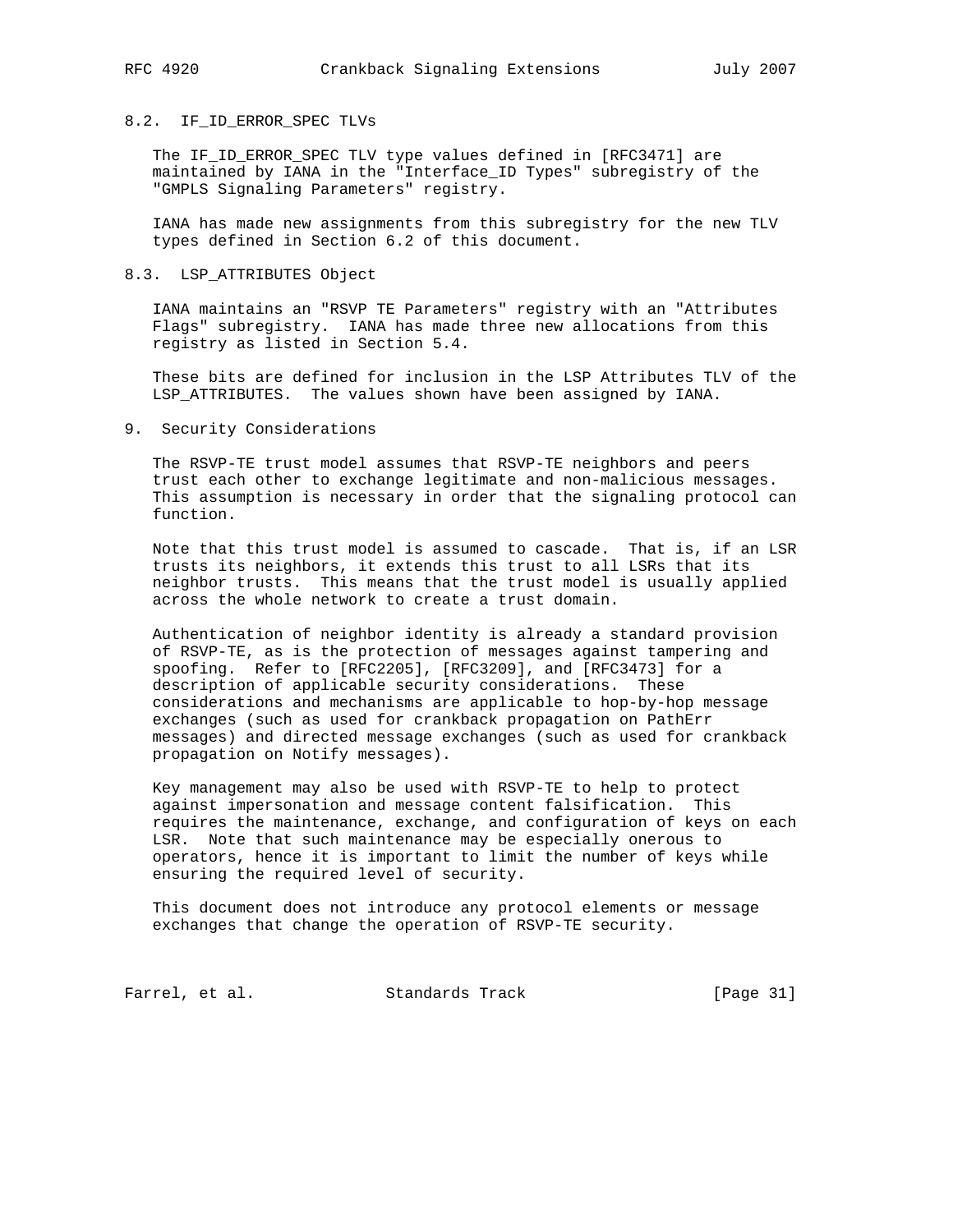However, it should be noted that crankback is envisaged as an inter domain mechanism, and as such it is likely that crankback information is exchanged over trust domain borders. In these cases, it is expected that the information from within a neighboring domain would be of little or no value to the node performing crankback re-routing and would be ignored. In any case, it is highly likely that the reporting domain will have applied some form of information aggregation in order to preserve the confidentiality of its network topology.

 The issue of a direct attack by one domain upon another domain is possible and domain administrators should apply policies to protect their domains against the results of another domain attempting to thrash LSPs by allowing them to set up before reporting them as failed. On the whole, it is expected that commercial contracts between trust domains will provide a degree of protection.

 A more serious threat might arise if a domain reports that neither it nor its downstream neighbor can provide a path to the destination. Such a report could be bogus in that the reporting domain might not have allowed the downstream domain the chance to attempt to provide a path. Note that the same problem does not arise for nodes within a domain because of the trust model. This type of malicious behavior is hard to overcome, but may be detected by use of indirect path computation requests sent direct to the falsely reported domain using mechanisms such as the Path Computation Element [RFC4655].

 Note that a separate document describing inter-domain MPLS and GMPLS security considerations will be produced.

 Finally, it should be noted that while the extensions in this document introduce no new security holes in the protocols, should a malicious user gain protocol access to the network, the crankback information might be used to prevent establishment of valid LSPs. Thus, the existing security features available in RSVP-TE should be carefully considered by all deployers and SHOULD be made available by all implementations that offer crankback. Note that the implementation of re-routing attempt thresholds are also particularly useful in this context.

### 10. Acknowledgments

 We would like to thank Juha Heinanen and Srinivas Makam for their review and comments, and Zhi-Wei Lin for his considered opinions. Thanks, too, to John Drake for encouraging us to resurrect this document and consider the use of the IF\_ID ERROR SPEC object. Thanks for a welcome and very thorough review by Dimitri Papadimitriou.

Farrel, et al. Standards Track [Page 32]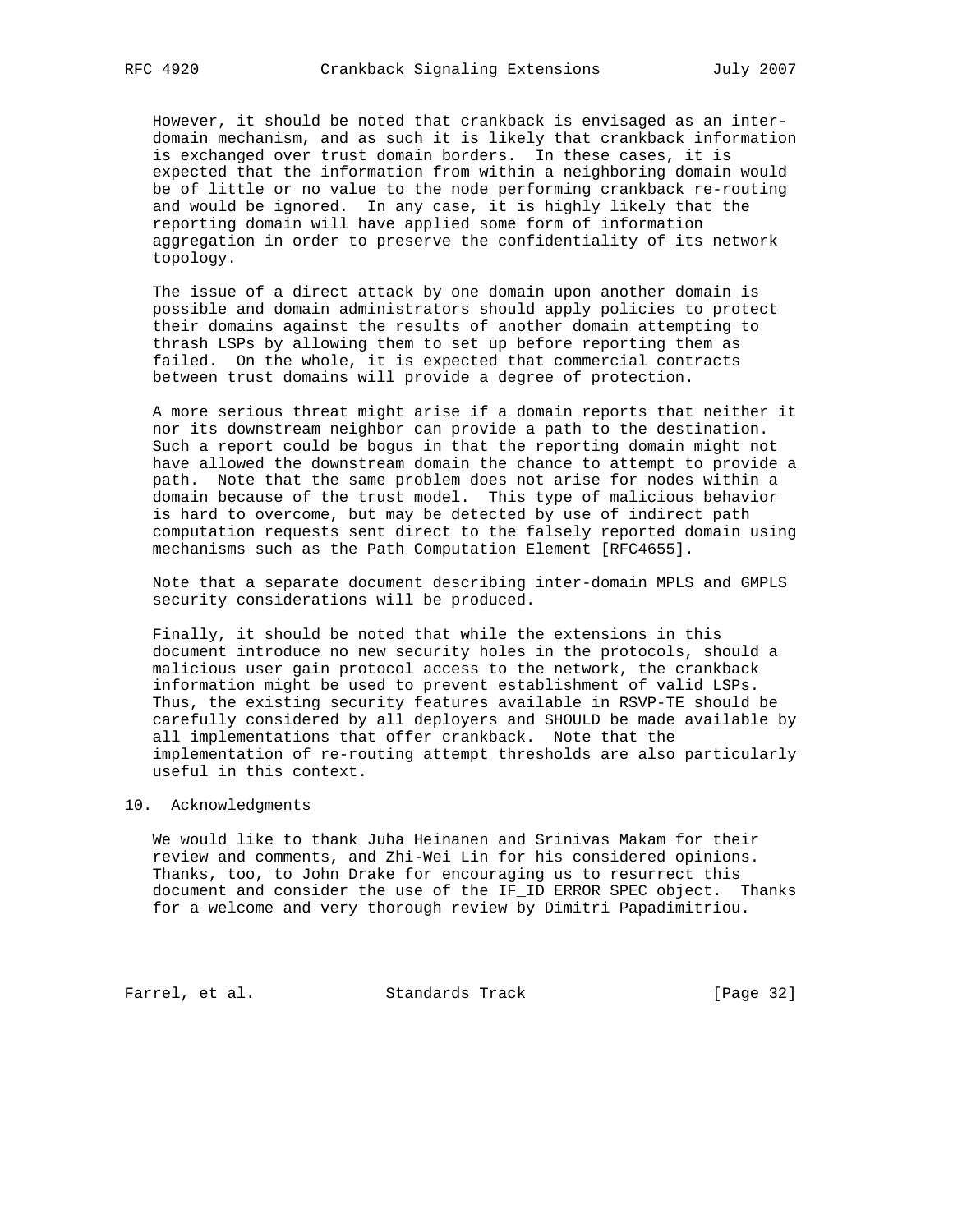Stephen Shew made useful comments for clarification through the ITU-T liaison process.

Simon Marshall-Unitt made contributions to this document.

 SecDir review was provided by Tero Kivinen. Thanks to Ross Callon for useful discussions of prioritization of crankback re-routing attempts.

- 11. References
- 11.1. Normative References
	- [RFC2119] Bradner, S., "Key words for use in RFCs to Indicate Requirement Levels", BCP 14, RFC 2119, March 1997.
	- [RFC2205] Braden, R., Ed., Zhang, L., Berson, S., Herzog, S., and S. Jamin, "Resource ReSerVation Protocol (RSVP) -- Version 1 Functional Specification", RFC 2205, September 1997.
	- [RFC3209] Awduche, D., Berger, L., Gan, D., Li, T., Srinivasan, V., and G. Swallow, "RSVP-TE: Extensions to RSVP for LSP Tunnels", RFC 3209, December 2001.
	- [RFC3471] Berger, L., Ed., "Generalized Multi-Protocol Label Switching (GMPLS) Signaling Functional Description", RFC 3471, January 2003.
	- [RFC3473] Berger, L., Ed., "Generalized Multi-Protocol Label Switching (GMPLS) Signaling Resource ReserVation Protocol-Traffic Engineering (RSVP-TE) Extensions", RFC 3473, January 2003.
	- [RFC4420] Farrel, A., Ed., Papadimitriou, D., Vasseur, J.-P., and A. Ayyangar, "Encoding of Attributes for Multiprotocol Label Switching (MPLS) Label Switched Path (LSP) Establishment Using Resource ReserVation Protocol-Traffic Engineering (RSVP-TE)", RFC 4420, February 2006.
- 11.2. Informative References
	- [ASH1] G. Ash, ITU-T Recommendations E.360.1 --> E.360.7, "QoS Routing & Related Traffic Engineering Methods for IP-, ATM-, & TDM-Based Multiservice Networks", May, 2002.
	- [RFC2702] Awduche, D., Malcolm, J., Agogbua, J., O'Dell, M., and J. McManus, "Requirements for Traffic Engineering Over MPLS", RFC 2702, September 1999.

Farrel, et al. Standards Track [Page 33]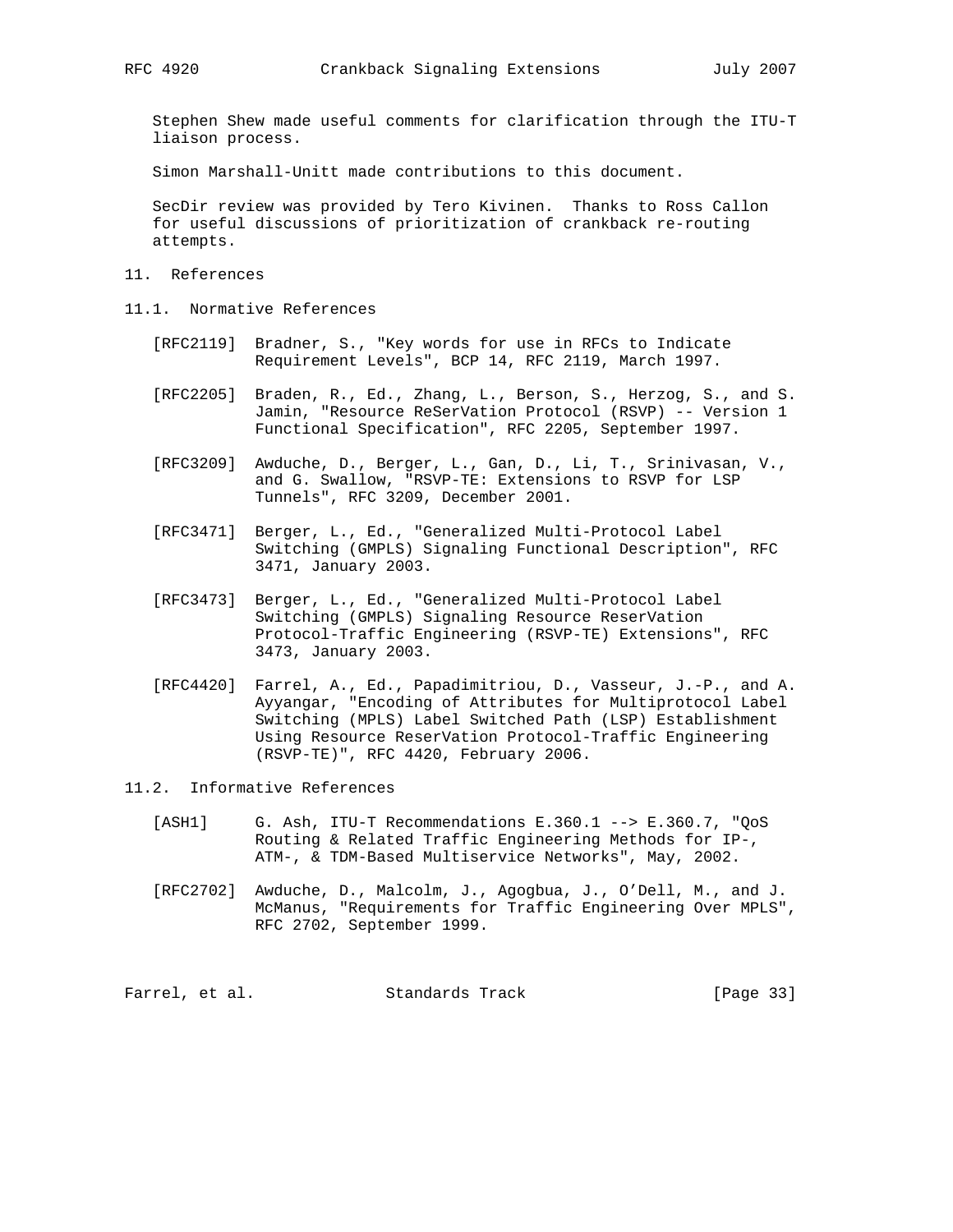- [RFC3469] Sharma, V., Ed., and F. Hellstrand, Ed., "Framework for Multi-Protocol Label Switching (MPLS)-based Recovery", RFC 3469, February 2003.
- [RFC4090] Pan, P., Ed., Swallow, G., Ed., and A. Atlas, Ed., "Fast Reroute Extensions to RSVP-TE for LSP Tunnels", RFC 4090, May 2005.
- [RFC4201] Kompella, K., Rekhter, Y., and L. Berger, "Link Bundling in MPLS Traffic Engineering (TE)", RFC 4201, October 2005.
- [RFC4655] Farrel, A., Vasseur, J.-P., and J. Ash, "A Path Computation Element (PCE)-Based Architecture", RFC 4655, August 2006.
- [RFC4874] Lee, CY., Farrel, A., and S. De Cnodder, "Exclude Routes Extension to Resource ReserVation Protocol-Traffic Engineering (RSVP-TE)", RFC 4874, April 2007.
- [PNNI] ATM Forum, "Private Network-Network Interface Specification Version 1.0 (PNNI 1.0)", <af-pnni-0055.000>, May 1996.

Farrel, et al. Standards Track [Page 34]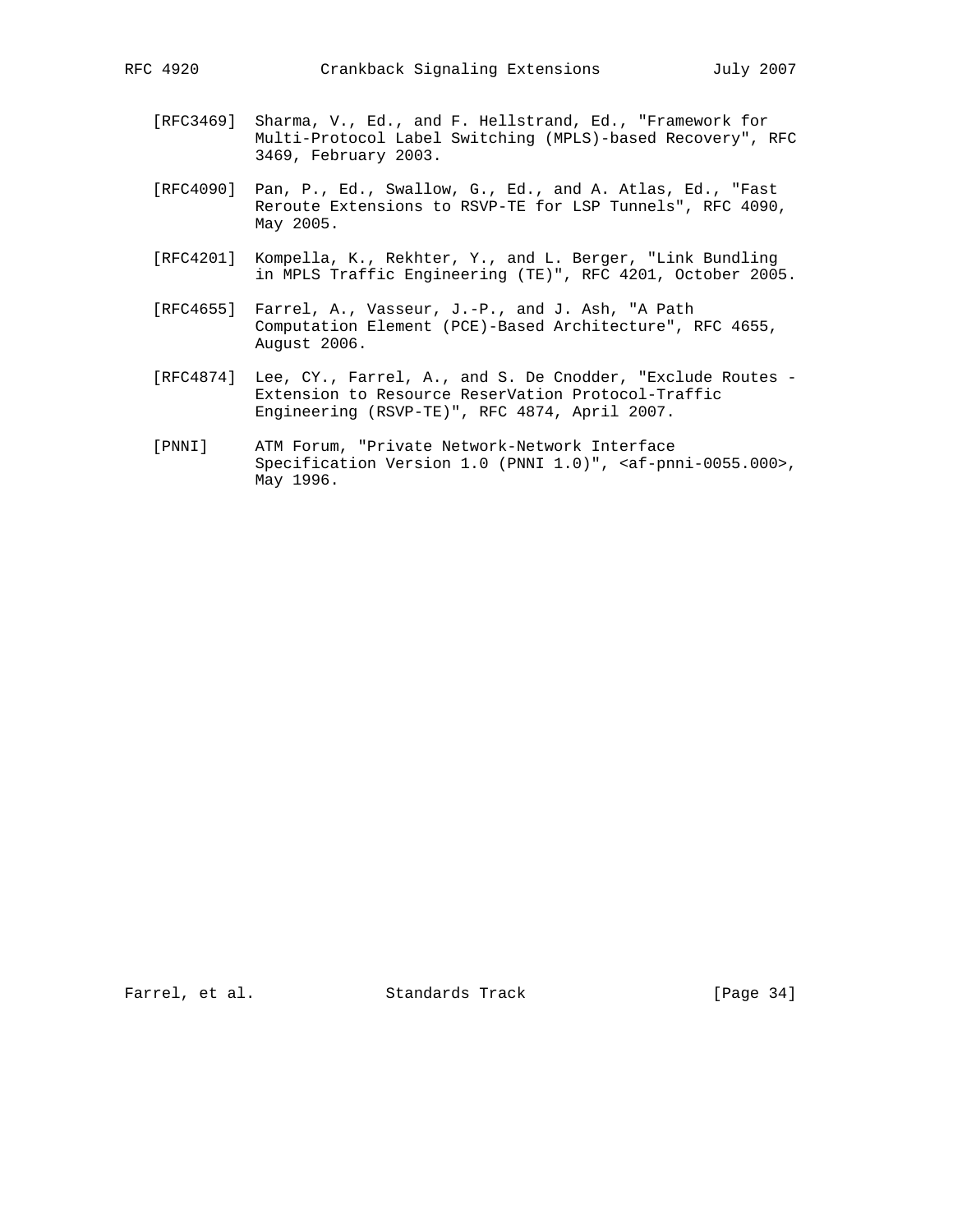Appendix A. Experience of Crankback in TDM-Based Networks

 Experience of using release messages in TDM-based networks for analogous repair and re-routing purposes provides some guidance.

 One can use the receipt of a release message with a Cause Value (CV) indicating "link congestion" to trigger a re-routing attempt at the originating node. However, this sometimes leads to problems.



Figure 1. Example of network topology

 Figure 1 illustrates four examples based on service-provider experiences with respect to crankback (i.e., explicit indication) versus implicit indication through a release with CV. In this example, N1, N2,N3, and N4 are located in one area (A-1), and AT, EO1, and EO2 are in another area (A-2).

 Note that two distinct areas are used in this example to clearly expose the issues. In fact, the issues are not limited to multi-area networks, but arise whenever path computation is distributed throughout the network, for example, where loose routes, AS routes, or path computation domains are used.

 1. A connection request from node N1 to EO1 may route to N4 and then find "all circuits busy". N4 returns a release message to N1 with CV34 indicating all circuits busy. Normally, a node such as N1 is programmed to block a connection request when receiving CV34, although there is good reason to try to alternately route the connection request via N2 and N3.

Farrel, et al. Standards Track [Page 35]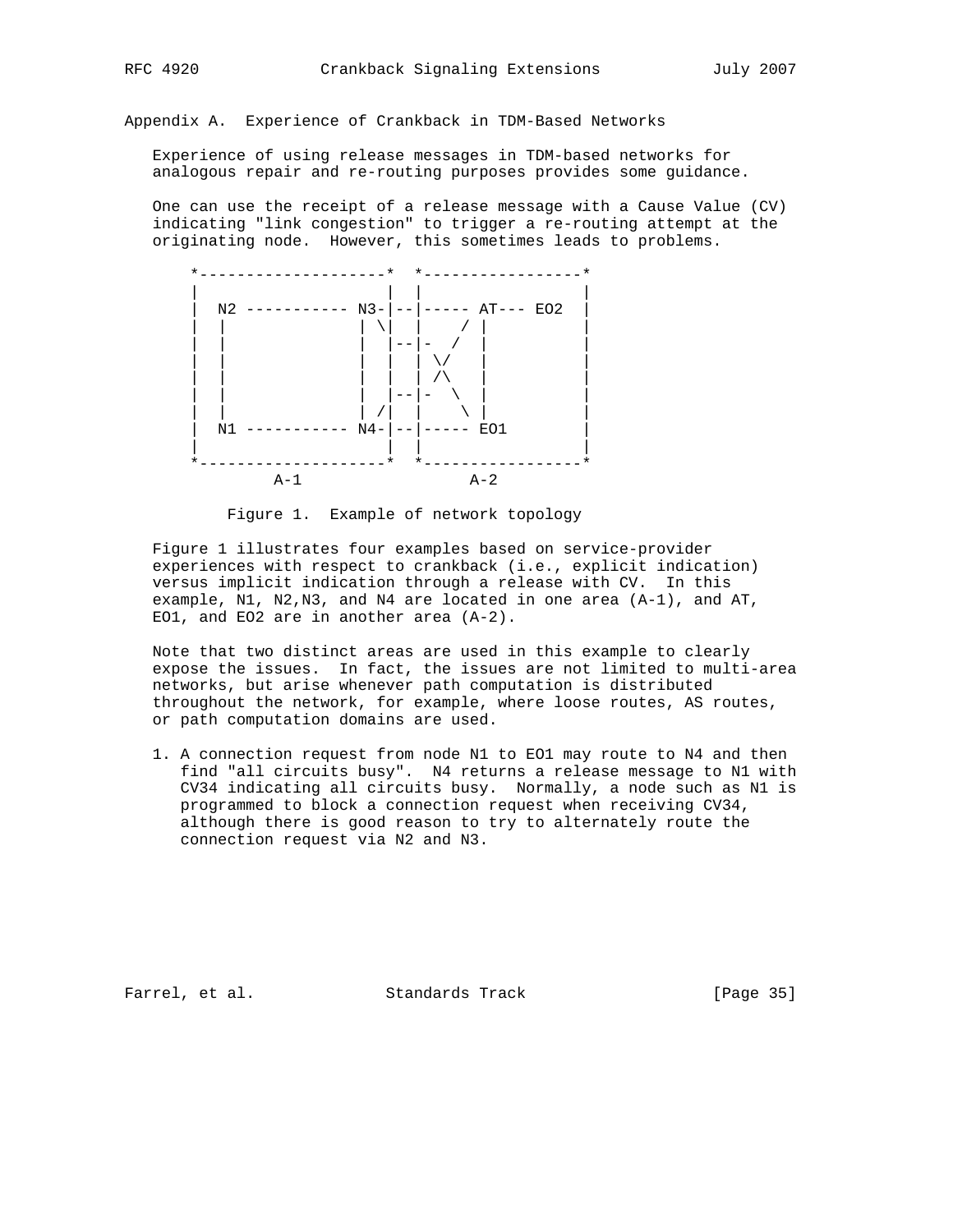Some service providers have implemented a technique called Route Advance (RA), where if a node that is RA capable receives a release message with CV34, it will use this as an implicit re route indication and try to find an alternate route for the connection request if possible. In this example, alternate route N1-N2-N3-EO1 can be tried and may well succeed.

- 2. Suppose a connection request goes from N2 to N3 to AT while trying to reach EO2 and is blocked at link AT-EO2. Node AT returns a CV34 and with RA, N2 may try to re-route N2-N1-N4-AT-EO2, but of course this fails again. The problem is that N2 does not realize where this blocking occurred based on the CV34, and in this case there is no point in further alternate routing.
- 3. However, in another case of a connection request from N2 to E02, suppose that link N3-AT is blocked. In this case N3 should return crankback information (and not CV34) so that N2 can alternate route to N1-N4-AT-EO2, which may well be successful.
- 4. In a final example, for a connection request from EO1 to N2, EO1 first tries to route the connection request directly to N3. However, node N3 may reject the connection request even if there is bandwidth available on link N3-EO1 (perhaps for priority routing considerations, e.g., reserving bandwidth for high priority connection requests). However, when N3 returns CV34 in the release message, EO1 blocks the connection request (a normal response to CV34 especially if E01-N4 is already known to be blocked) rather than trying to alternate route through AT-N3-N2, which might be successful. If N3 returns crankback information, EO1 could respond by trying the alternate route.

 It is certainly the case that with topology exchange, such as OSPF, the ingress LSR could infer the re-routing condition. However, convergence of routing information is typically slower than the expected LSP setup times. One of the reasons for crankback is to avoid the overhead of available-link-bandwidth flooding, and to more efficiently use local state information to direct alternate routing at the ingress-LSR.

 [ASH1] shows how event-dependent-routing can just use crankback, and not available-link-bandwidth flooding, to decide on the re-route path in the network through "learning models". Reducing this flooding reduces overhead and can lead to the ability to support much larger AS sizes.

 Therefore, the alternate routing should be indicated based on an explicit indication (as in examples 3 and 4), and it is best to know the following information separately:

Farrel, et al. Standards Track [Page 36]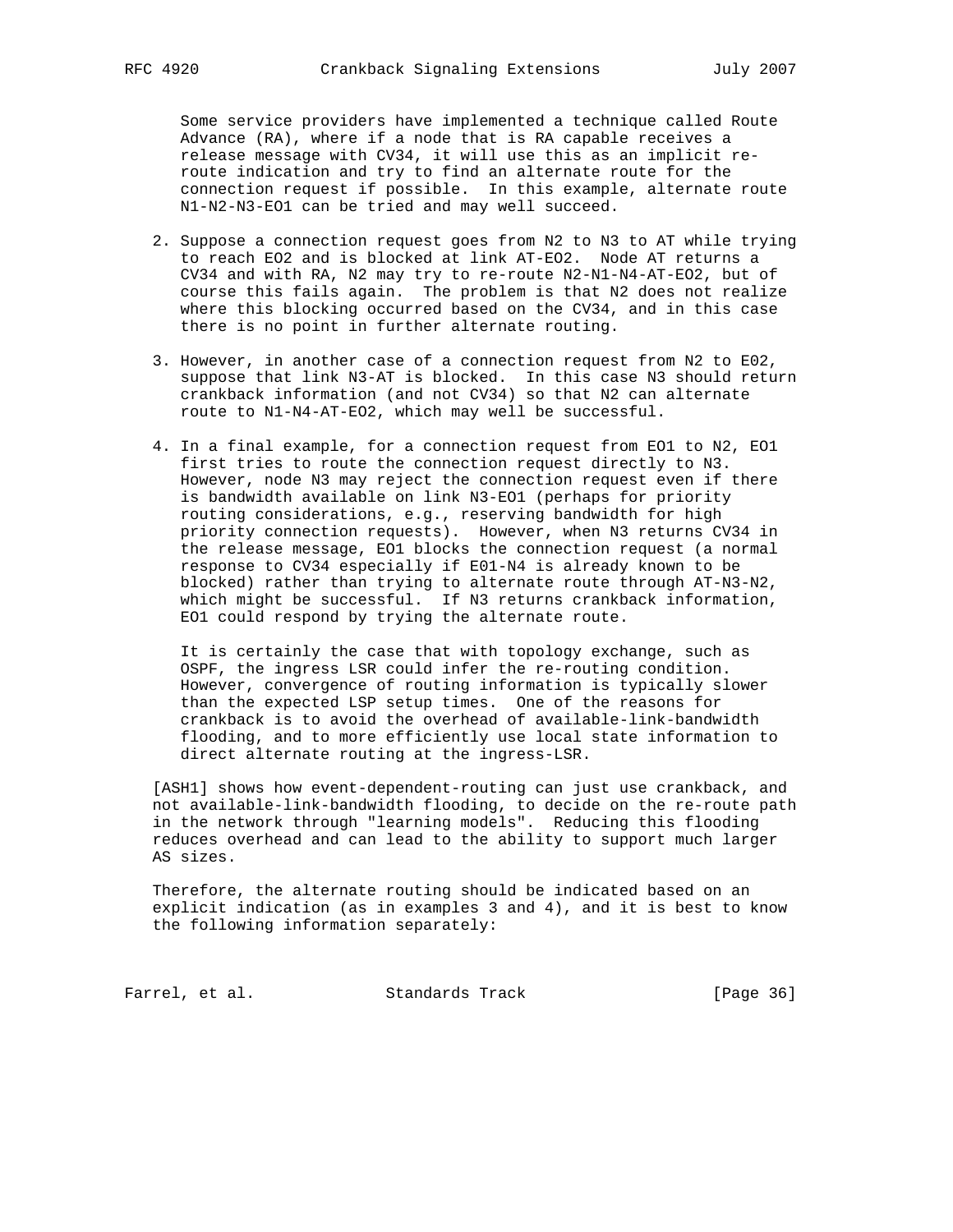a) where blockage/congestion occurred (as in examples 1-2)

and

 b) whether alternate routing "should" be attempted even if there is no "blockage" (as in example 4).

Authors' Addresses

 Adrian Farrel (Editor) Old Dog Consulting Phone: +44 (0) 1978 860944 EMail: adrian@olddog.co.uk

 Arun Satyanarayana Cisco Systems, Inc. 170 West Tasman Dr. San Jose, CA 95134 Phone: +1 408 853-3206 EMail: asatyana@cisco.com

 Atsushi Iwata NEC Corporation System Platforms Research Laboratories 1753 Shimonumabe Nakahara-ku, Kawasaki, Kanagawa, 211-8666, JAPAN Phone: +81-(44)-396-2744  $Fax: +81-(44)-431-7612$ EMail: a-iwata@ah.jp.nec.com

 Norihito Fujita NEC Corporation System Platforms Research Laboratories 1753 Shimonumabe Nakahara-ku, Kawasaki, Kanagawa, 211-8666, JAPAN Phone: +81-(44)-396-2091  $Fax: +81-(44)-431-7644$ EMail: n-fujita@bk.jp.nec.com

 Gerald R. Ash AT&T EMail: gash5107@yahoo.com

Farrel, et al. Standards Track [Page 37]